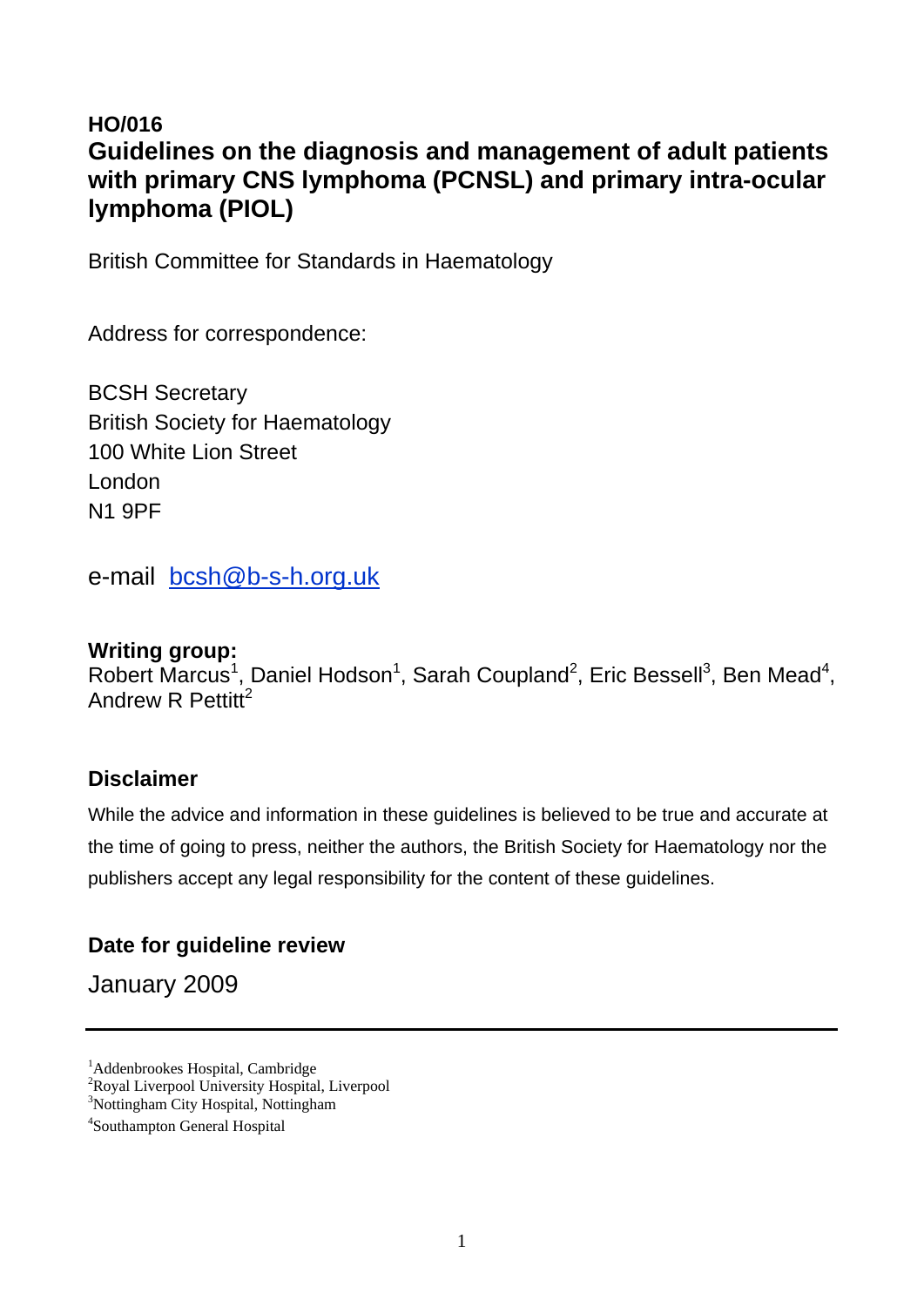## **Introduction**

The guideline group was selected to be representative of UK based medical experts and patients representatives. MEDLINE and EMBASE were searched systematically for publications in English from 1950 - April 2007 using key words: CNS and intraocular lymphoma. The writing group produced the draft guideline, which was subsequently revised by consensus by members of the Haemato-Oncology Task Force of the British Committee for Standards in Haematology. The guideline was then reviewed by a sounding board of approximately 60 UK haematologists, the BCSH (British Committee for Standards in Haematology) the British Society for Haematology Committee and the NCRI Lymphoma Clinical Studies Group comments incorporated where appropriate. Criteria used to quote levels and grades of evidence are as outlined in appendix 3 of the Procedure for Guidelines Commissioned by the BCSH

# (http://www.bcshguidelines.com/process1.asp#App3 )

The objective of this guideline is to provide healthcare professionals with clear guidance on the management of adult patients with primary CNS and intra-ocular lymphoma. The guidance may not be appropriate to all patients and individual patient circumstances may dictate an alternative approach.

## **Summary of key recommendations**

- **1. Diagnosis of PCNSL should always be confirmed histologically. When PCNSL is suspected, stereotactic biopsy is the preferred surgical procedure. Surgical resection has no role to play in the treatment of PCNSL. Biopsy samples for PCNSL and PIOL should be subjected to central pathological review. Every effort should be made to avoid corticosteroid therapy prior to biopsy (grade C, level IV).**
- **2. Staging should include CT scanning of chest, abdomen and pelvis; testicular ultrasonography in elderly males; lumbar puncture for CSF protein/glucose quantification, cytology, flow cytometric analysis and immunoglobulin gene rearrangement studies; and examination of the anterior chamber of the eye, vitreous and ocular fundus. Intraocular lesions should be biopsied, and HIV infection should be confirmed or excluded in all patients (grade C, level IV).**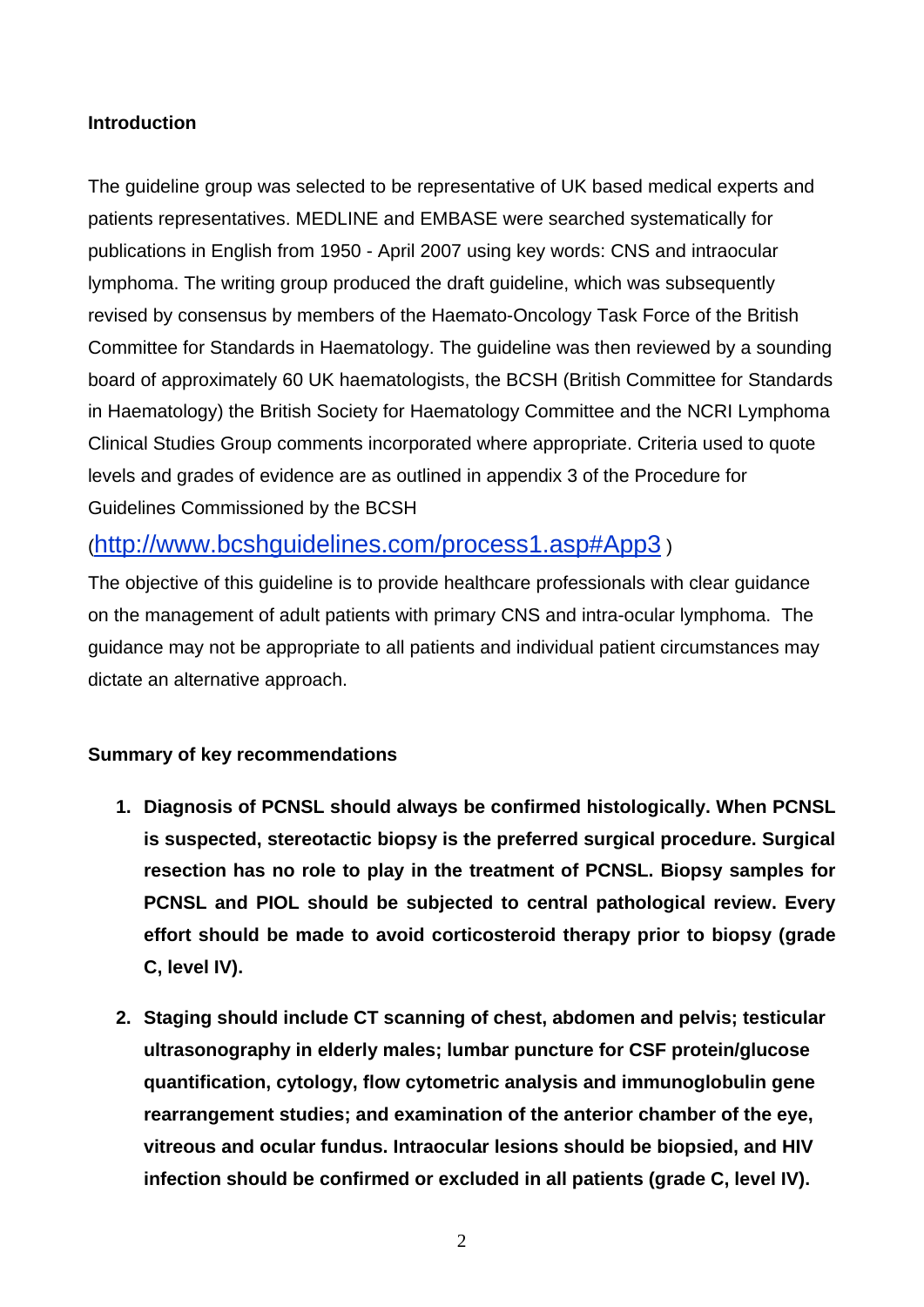- **3. A prognostic score should be calculated based upon age >60 years, performance status >1, raised LDH, raised CSF protein and involvement of deep brain matter (grade C, level IV)**
- **4. Patients and relatives should be warned of the risk of neurocognitive deterioration when consent for treatment is being obtained (grade C, level IV)**
- **5. Dexamethasone is the treatment of choice for short-term palliation but should be avoided before biopsy (grade C, level IV)**
- **6. Whole brain radiotherapy can provide effective palliation but should not be used as first-line therapy in patients who are sufficiently fit to receive chemotherapy (grade B, level III)**
- **7. There is no role for CHOP-like chemotherapy in the treatment of primary CNS lymphoma (grade A, level 1b)**
- **8. All patients should be offered chemotherapy as first line treatment if they are sufficiently fit. Chemotherapy should consist of a regimen that includes HD-MTX (3-5 doses of ≥ 3g/m<sup>2</sup> delivered over a maximum of 2-3 hours at intervals of not more than 2-3 weeks). The efficacy of HD-MTX may be improved by using it in combination with other CNS-penetrating chemotherapeutic agents such as cytarabine but such treatment should be based on established protocols and should ideally be given within the framework of a clinical trial (grade B, level IIa)**
- **9. Consolidation WBRT should be considered in patients who achieve CR with MTX-based chemotherapy. In patients under 60 years of age, WBRT should be offered to patients unless there is a significant neurocognitive deficit following chemotherapy. In patients aged 60 years or over, neurocognitive side-effects are more likely to outweigh potential benefits (grade B, level IIa)**
- **10. There is no evidence supporting a role for intrathecal chemotherapy as an adjunct to high-dose intravenous MTX in patients with PCNSL (grade B, level III)**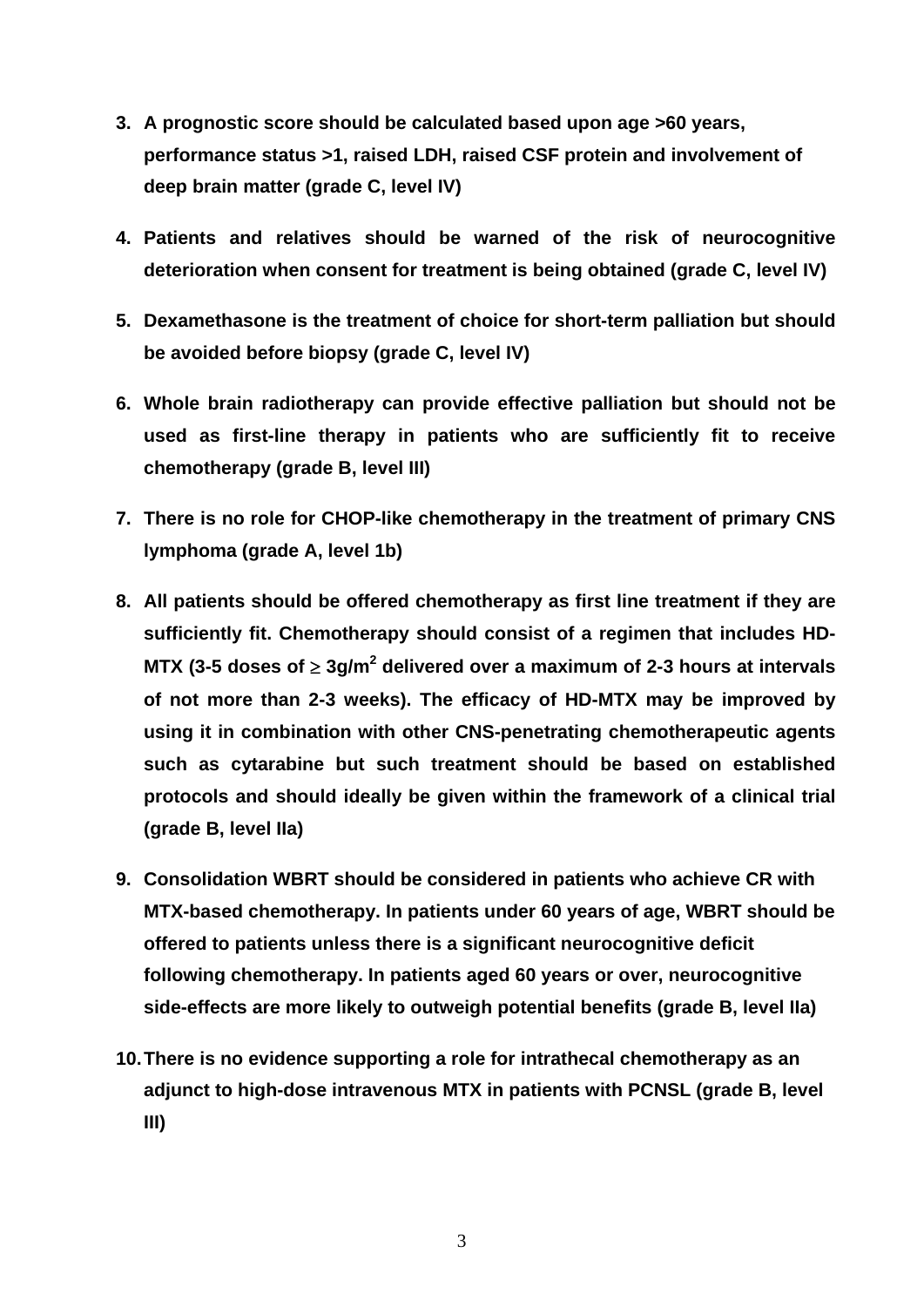- **11. First line treatment with high-dose chemotherapy and autologous stem cell transplantation remains experimental and should not be conducted outside clinical trials (grade B, level III):**
- **12. Rituximab administered via the intrathecal or intraventricular route should not be used in the routine treatment of PCNSL except in a clinical trial (grade B, level III):**
- **13. Pharmacological disruption of the blood-brain barrier should not be performed as part of the treatment of PCNSL unless as part of a clinical trial (grade B, level IIb):**
- **14. Relapsed or refractory disease should be treated with salvage radiotherapy in patients who have not previously received WBRT. Dexamethasone should be considered for short-term palliation. Alternative chemotherapeutic regimens such as temozolomide or high-dose chemotherapy with autologous stem cell transplantation show promise but require further evaluation in clinical trials (grade B, level III)**
- **15. Concurrent intraocular and CNS lymphoma should be treated with systemic HD-MTX-based chemotherapy followed by radiation to both globes and possibly also the brain if the patient is less than 60 years old. Isolated intraocular disease should be treated in the same way. Intravitreal MTX is an effective treatment option for patients with recurrent disease confined to the eyes (grade B, level III)**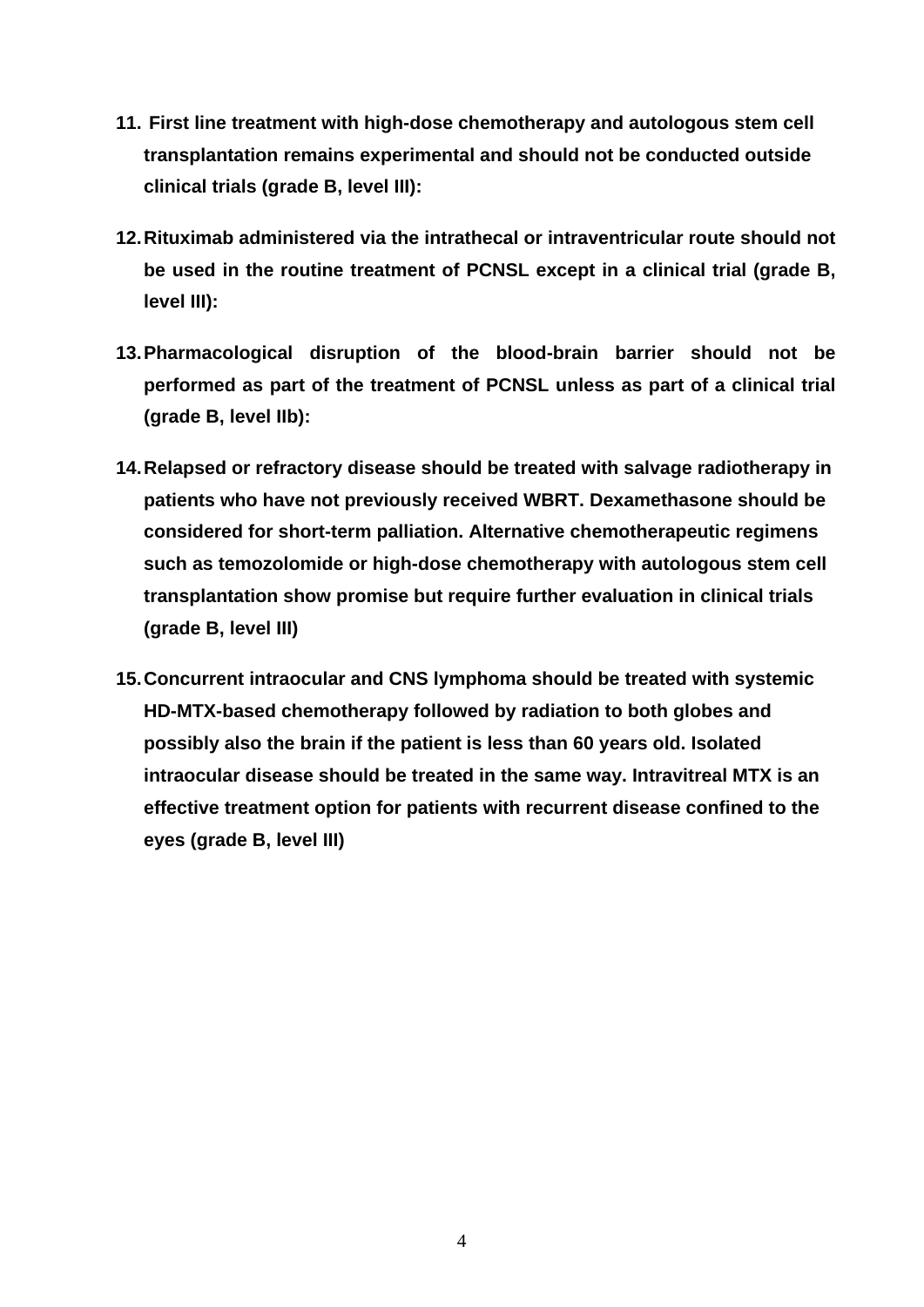#### **1. Background**

Primary central nervous system lymphoma (PCNSL) is an aggressive form of non-Hodgkin's lymphoma (NHL) arising in and confined to the brain, spinal cord, leptomeninges, retina, vitreous humour and, occasionally, optic nerve (Batchelor, 2004). The ocular manifestation of PCNSL is termed primary intraocular lymphoma (PIOL). PIOL is a variant of PCNSL that can appear prior to, concurrent with, or subsequent to other PCNSL. Although rare, the incidence of both PCNSL and PIOL seems to be increasing. Over the last three decades survival has improved, thanks to the introduction of methotrexate (MTX)-based combination chemotherapy; however, long-term treatmentrelated neurological toxicity remains a major problem. The role of consolidation radiotherapy is controversial. These guidelines attempt to provide an evidence-based approach to the management of PCNSL, including its ocular component.

#### **2. Epidemiology**

The incidence of PCNSL has trebled over the last 30 years and in the USA is now 4.8 per million population per year. This disease accounts for approximately 5% of all primary brain tumours (Olson et al, 2000). Most series show a slight male preponderance with most patients aged 60 years or more. A recent European study suggests an incidence of 2.7 per million population (Van der Sanden et al, 2002) and this was supported by a recent UK study, which reported an incidence of 2.8 per million population per year (Hodson et al, 2005). The increase in the incidence of PCNSL cannot be explained solely by improved diagnostic technology because the incidence of other cerebral tumours has not shown a similar increase. Neither can it be explained by the human immunodeficiency virus (HIV) epidemic since the trend is also observed in populations with a low prevalence of HIV, and it far outpaces the increase seen in other HIV-related malignancies, such as Kaposi's sarcoma (Olson et al, 2000). Nevertheless, within the HIV+ population, NHL is the second most common malignancy, and PCNSL accounts for 20% of such cases (Knowles, 2003). Prior to the advent of highly active anti-retroviral treatment, it was estimated that individuals with HIV infection were 3600 times more likely to develop PCNSL than the general population (Cote et al, 1996).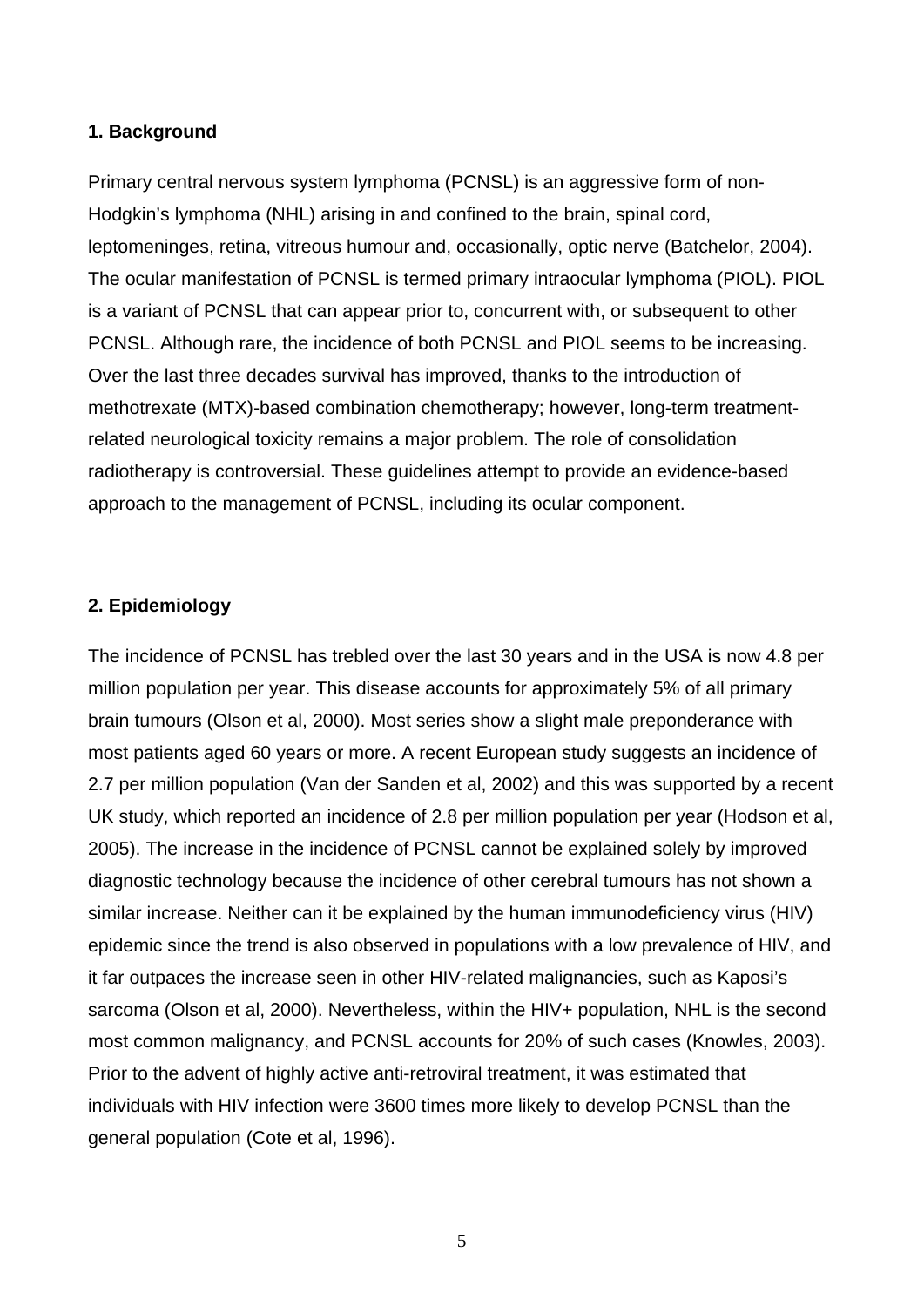#### **3. Diagnosis**

PCNSL is an aggressive high-grade malignant lymphoma, and patients usually present with neurological symptoms developing over a few weeks. A large survey of 248 patients presenting with PCNSL showed that 70% had focal neurological defects, 33% raised intracranial pressure, 14% seizures, and 4% ocular symptoms (Bataille et al, 2000). Headache is a rare complaint, whereas behavioural changes are common. Up to 20% of patients with PCNSL present with ocular involvement, which masquerades as steroidresistant posterior uveitis. This is usually bilateral, and is often associated with painless loss of vision and/or vitreous "floaters" (Coupland et al. 2004).

Radiology usually reveals a mass lesion, which is multifocal in over a third of cases. Contrast enhancement is a feature in 80-90% of patients by computerised tomography (CT) scanning and in nearly all patients by magnetic resonance imaging (MRI) (Kuker et al, 2005). The frontal lobe is the most common site of involvement but PCNSL also has a predilection for the corpus callosum, basal ganglia and deep periventricular structures. Diffuse brain abnormality with no mass lesion has also been described. PCNSL is frequently not suspected on the basis of its radiological appearance, which may closely mimic other CNS tumours (Heckmann et al, 2000).

Diagnosis of PCNSL requires morphological, immunohistochemical and, possibly, molecular genetic studies. Tissue is preferentially acquired through stereotactic brain biopsy rather than surgical resection. Treatment with surgery alone is associated with a very short survival of 1-4 months (Henry et al, 1974; Murray et al, 1986; Bellinzona et al, 2005). In about 90% of cases, PCNSL can be sub-typed as a diffuse large B-cell lymphoma (DLBCL), according to the WHO Lymphoma Classification. The remainder are a mixture of Burkitt's lymphoma, T-cell rich B-cell lymphoma, peripheral T-cell lymphoma and rarely 'low-grade' B-cell lymphoma (Miller et al, 1994; Jahnke et al., 2005a). Leucocyte common antigen (CD45) is useful in distinguishing PCNSL from high-grade glioma and metastatic carcinoma. The immunophenotype of PCNSL of DLBCL sub-type is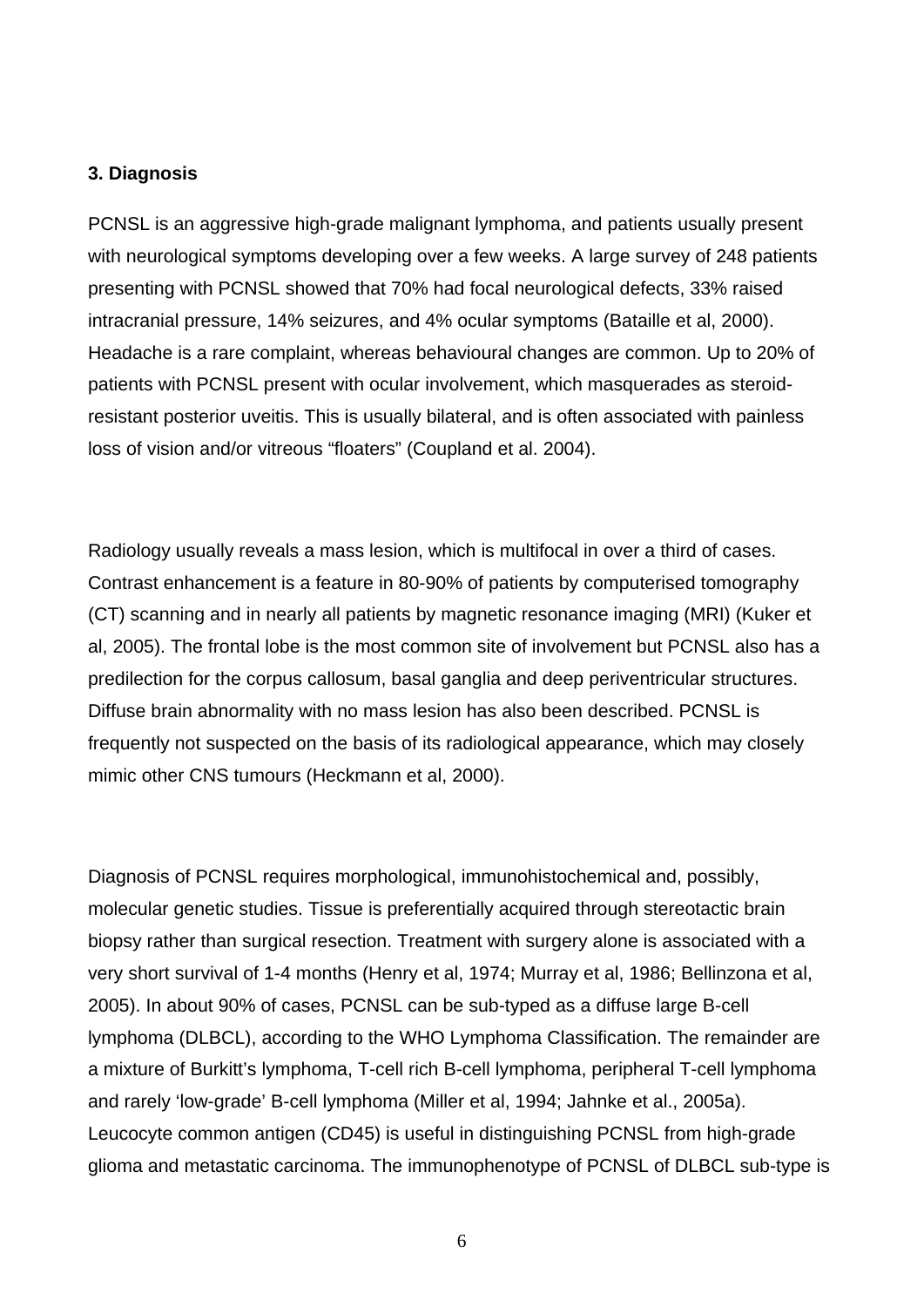the following: CD79a+, CD20+, PAX-5+, BCL-2+, MUM1/IRF4+, BCL-6+/- and CD10-/+, with the tumour cells having a high growth fraction (Ki-67, circa 90%) (Coupland et al., 2005a). BCL-6 expression was associated with improved survival in patients with PCNSL in one series (Braaten et al, 2003). A high frequency of somatic mutation of the variable region of the immunoglobulin gene  $(V_H)$  has been reported in PCNSL and its intraocular counterpart, with a limited germline  $V_H$  gene usage (e.g.  $V_H$ 4-34) being apparent (Montesinos-Rongen et al., 1999; Coupland et al., 2005b). The high frequency of somatic mutations in the  $V_H$  genes, together with the tumour-cell immunophenotype (as above), suggests that PCNSL is derived from mature B cells that have undergone a prolonged interaction with the germinal centre microenvironment and are either at the late germinal centre stage of differentiation or the early post-germinal centre stage.

Should the ocular manifestation of PCNSL occur prior to detection of cerebral involvement, the diagnosis is achieved by performing a vitreous biopsy, preferably combined with a subretinal aspirate or a chorioretinal biopsy. The vitrectomy specimens are notoriously paucicellular and "difficult", so that diagnostic failure rates up to 30% have been reported. These specimens, which should be sent rapidly in cytofixatives, are examined for morphology, immunophenotype and rearrangements of the immunoglobulin and/or T-cell receptor genes using the polymerase chain reaction (IgH and/or TCR-PCR, respectively), depending on the amount of material available for examination (Coupland et al. 2004). In patients with visible subretinal deposits, taking additional chorioretinal biopsies and aspirates improves diagnostic accuracy (Coupland et al. 2004).

Because of the rarity of PCNSL and the scanty diagnostic material usually obtained, biopsy samples in suspected PCNSL and PIOL should be subjected to central pathological review. These should be sent as rapidly as possible to the examining laboratory. Steroid therapy should be avoided prior to biopsy, unless there is rapid neurological deterioration when they should be used for a short a period as possible since such treatment may induce rapid transient tumour regression and increase cellular fragility, thereby rendering the biopsy samples difficult to process and to interpret.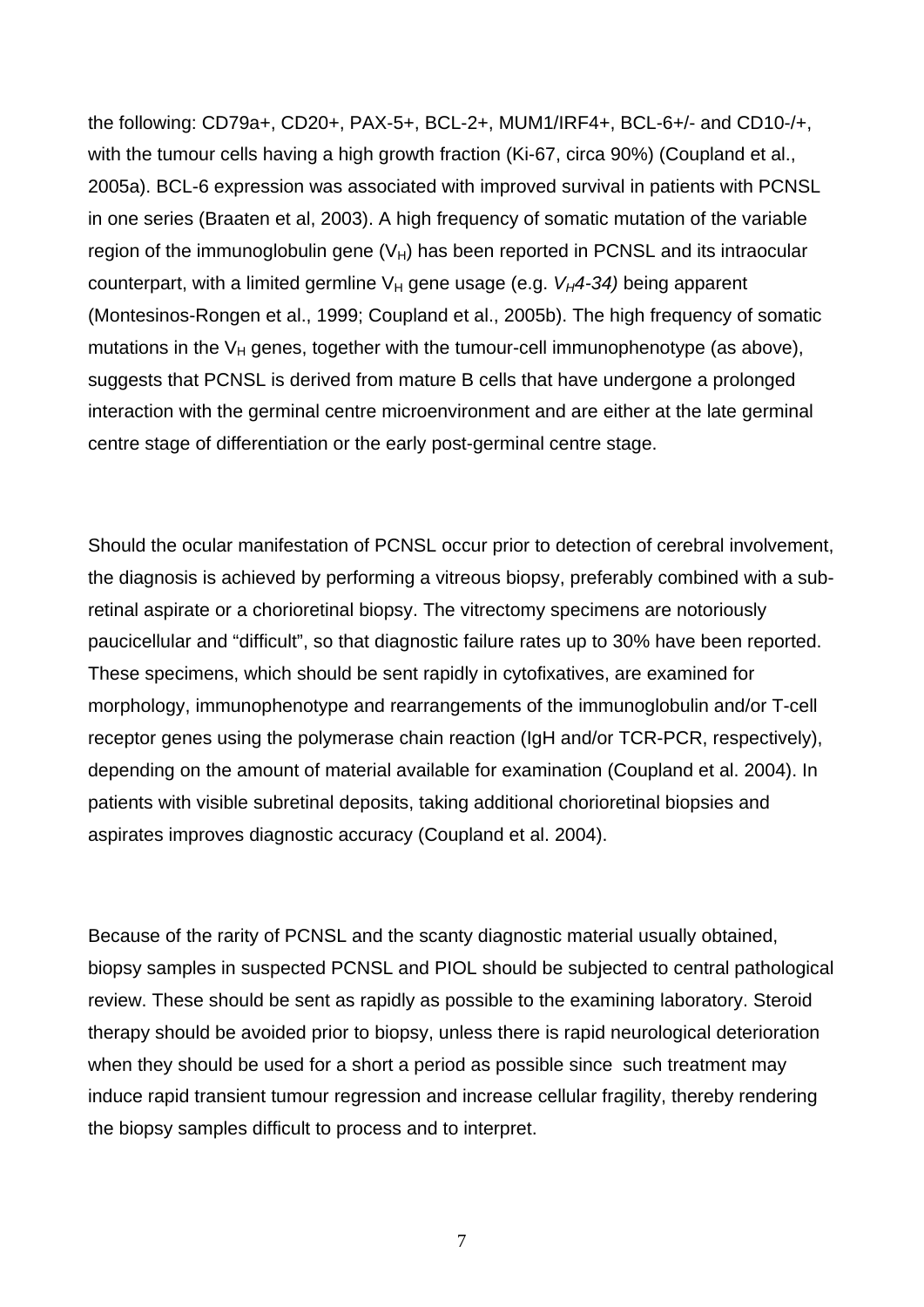**Recommendation (grade C, level IV): Diagnosis of PCNSL should always be confirmed histologically. When PCNSL is suspected, stereotactic biopsy is the preferred surgical procedure. Surgical resection has no role to play in the treatment of PCNSL. Biopsy samples for PCNSL and PIOL should be subjected to central pathological review. Every effort should be made to avoid corticosteroid therapy prior to biopsy.** 

#### **4. Staging and other investigations**

The International PCNSL Collaborative Group (IPCG) has recently published guidelines on standardized baseline evaluation of patients with newly diagnosed PCNSL (Abrey et al, 2005). Staging has two purposes: to define the extent of central nervous system (CNS) involvement and to exclude disease outside the CNS. By definition, systemic disease is not a feature of PCNSL. However, up to 12.5% of patients presenting with disease apparently confined to the CNS are found to have extra-neural involvement (O'Neill et al, 1995; Ferreri et al, 1996; Loeffler et al, 1985). A full body CT scan is, therefore, mandatory together with a bone marrow aspirate and trephine biopsy. Elderly males should also undergo testicular ultrasound examination, because testicular lymphoma has a high risk of CNS involvement.

Given the tendency of PCNSL to involve the leptomeninges, a lumbar puncture should be performed unless contraindicated due to the risk of coning. The cerebrospinal fluid (CSF) should be analysed cytologically and by flow cytometry, protein and glucose concentrations should be measured and IgH-PCR should be performed. Typical CSF abnormalities include a raised protein concentration, a reduced glucose concentration and a raised white cell count. Cytology reveals abnormal, pleomorphic lymphocytes in 15–31% of cases (Fitzsimmons et al, 2005; Balmaceda et al, 1995), although the frequency is much higher at autopsy (Onda et al, 1999). The finding of a clonal B lymphocytosis in the CSF in conjunction with typical radiology is strongly suggestive of a diagnosis of PCNSL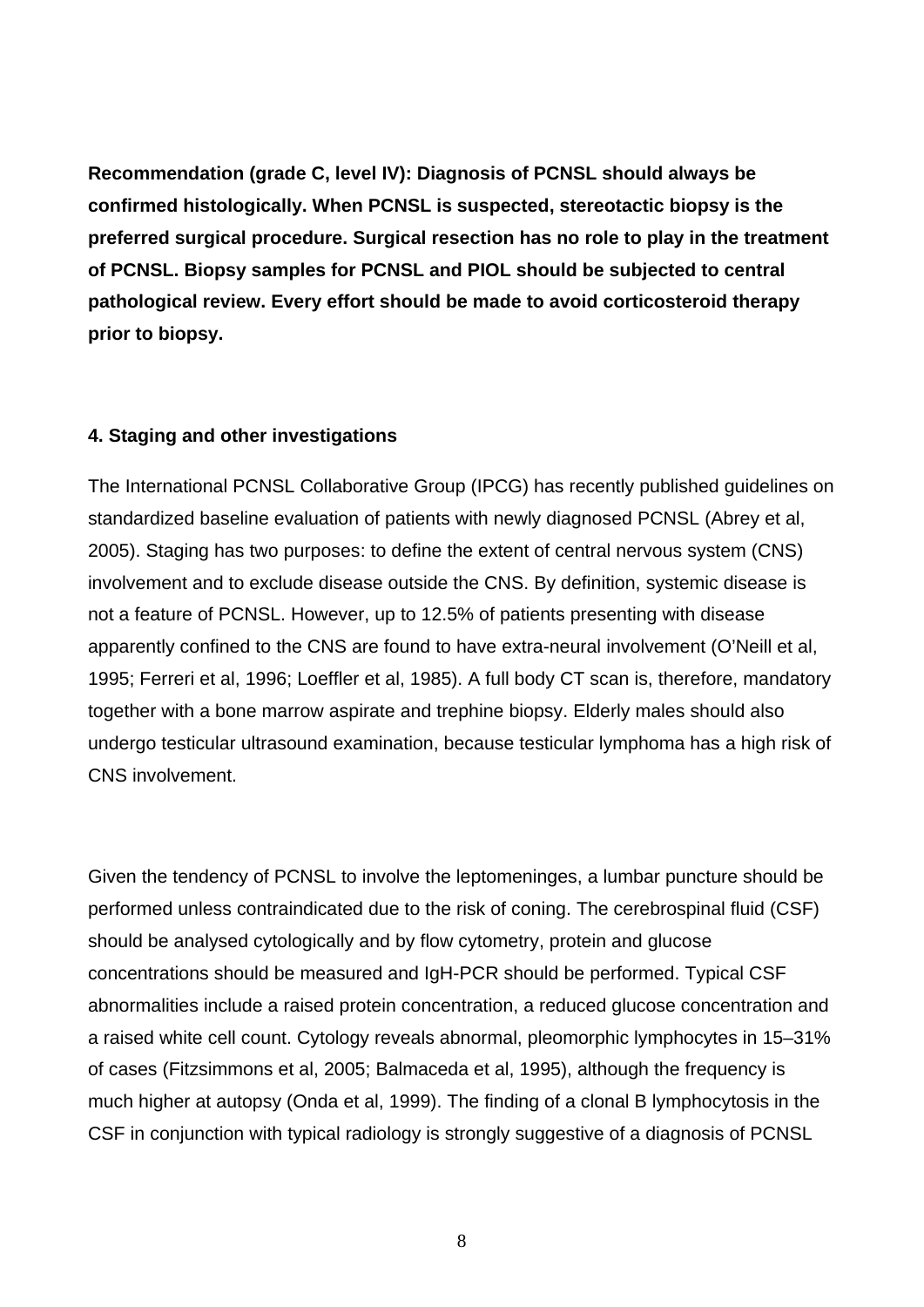but does not obviate the need for a brain biopsy. Consideration should also be given to a single instillation of intrathecal methotrexate at this time

Ophthalmic involvement should be sought by non-invasive procedures such as slit lamp examination and ophthalmoscopy, and confirmed by invasive procedures, including vitreous biopsy, subretinal aspiration and/or chorioretinal biopsy, as outlined above (Coupland et al. 2004). Given the strong association with HIV infection, it is important to bear in mind the possibility that intraocular lesions in a patient with PCSNL might be due to opportunistic infection rather than PIOL. Intraocular biopsy is indicated also when a patient is suspected to have primary or recurrent intraocular lymphoma.

In view of the strong association between PCNSL and HIV infection, HIV serology should also be performed in all patients. Table 1 summarises the baseline investigations recommended by the IPCG.

**Recommendation (grade C, level IV): Staging should include CT scanning of chest, abdomen and pelvis; testicular ultrasonography in elderly males; lumbar puncture for CSF protein/glucose quantification, cytology, flow cytometric analysis and immunoglobulin gene rearrangement studies; and examination of the anterior chamber of the eye, vitreous and ocular fundus. Intraocular lesions should be biopsied, and HIV infection should be confirmed or excluded in all patients.** 

## **5. Prognostic scoring systems**

The prognosis of patients with PCNSL varies markedly between different reported series. Patients considered unfit for chemotherapy have a median survival of just six weeks (Hodson 2005). Those treated with radiotherapy alone have a median survival of about 12 months while the most successful chemotherapy regimens achieve a median survival of up to 60 months (De Angelis et al, 2000). Much of this variability in prognosis is probably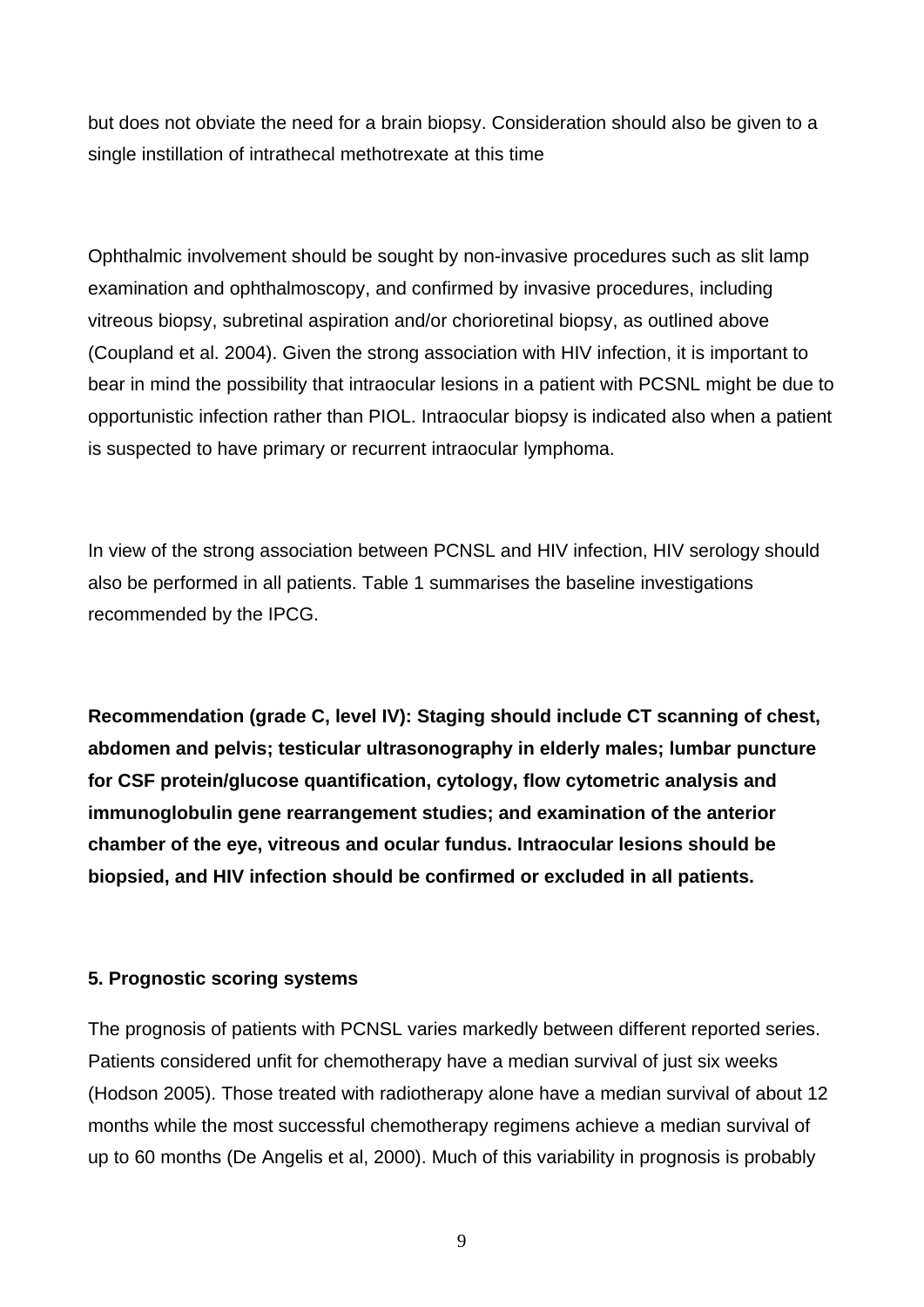caused by selection bias. To compare different studies and to predict the outcome for individual patients, some form of prognostic scoring stratification is required.

The International Prognostic Index (IPI) used for systemic lymphoma is of limited use in PCNSL because two variables – stage and number of extranodal sites - will by definition be constant in all cases. Bessell et al (2004) proposed the Nottingham/Barcelona scoring system to generate a score between 0 and 3 based on the following:-

- *age >60 years*
- *ECOG performance status >2*
- *extent of disease (multifocal versus unifocal)*

This scoring system was examined retrospectively in 77 patients with PCNSL treated with either BVAM (carmustine, vincristine, cytarabine and MTX) or CHOD (cyclophosphamide, doxorubicin, vincristine, dexamethasone)/BVAM and whole brain radiotherapy (WBRT). Poor survival correlated with a higher score, median survivals being 55, 41, 32 and 1 month for scores of 0, 1, 2, and 3 respectively.

Ferreri et al. (2003) proposed an alternative prognostic scoring system using the following:-

- *age >60 years*
- *ECOG performance status >1*
- *raised lactate dehydrogenase (LDH)*
- *raised CSF protein*
- *tumour involvement of deep brain matter.*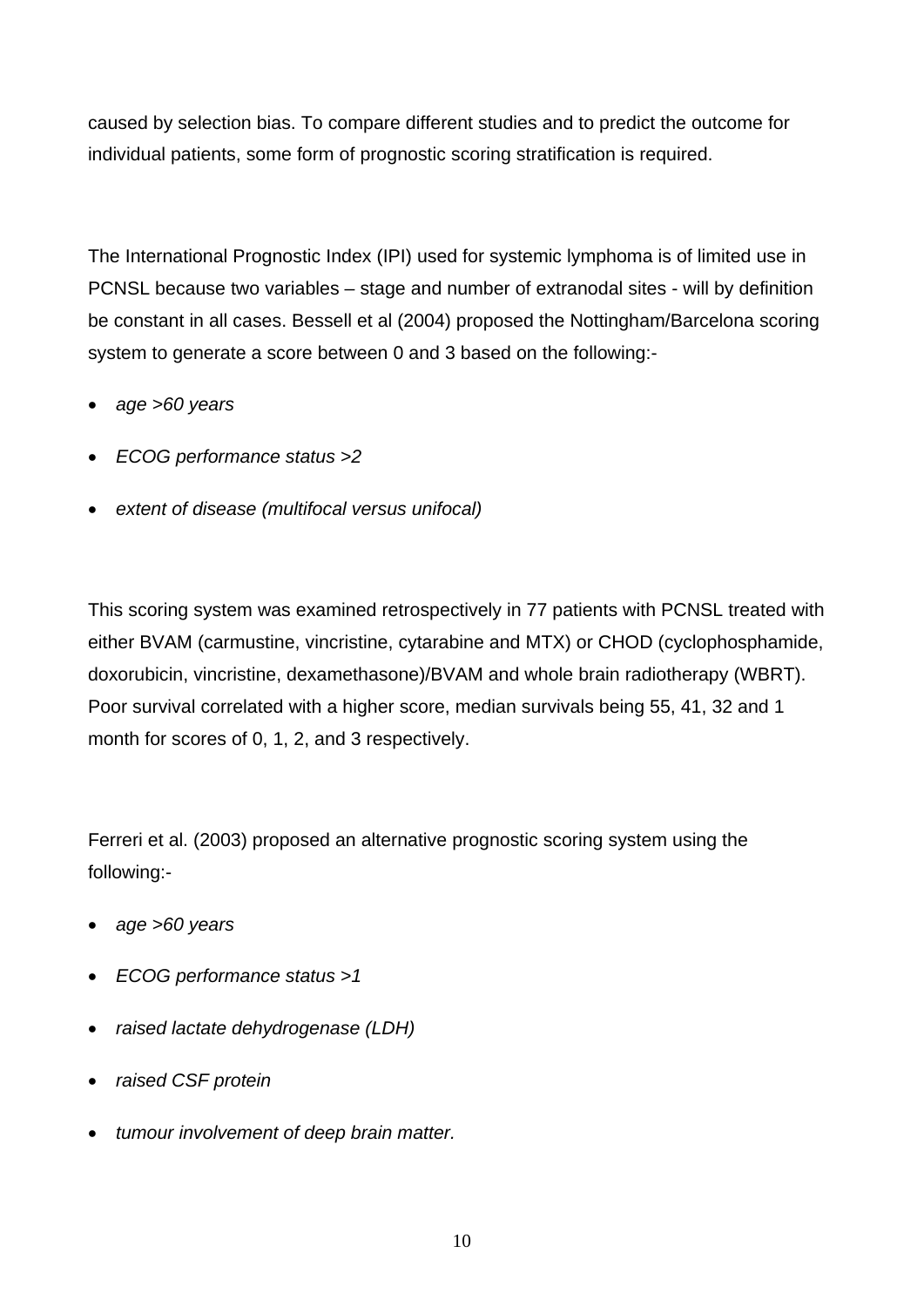This was applied retrospectively to 378 immunocompetent PCNSL patients treated at 23 centres. Risk of death was categorized as high (score 4-5), medium (score 2-3) or low risk (score 0-1). Two-year overall survival rates were 15%, 48% and 80% respectively. Although potentially useful, this prognostic index requires confirmation using a separate cohort of patients.

**Recommendation (grade C, level IV): A prognostic score should be calculated based upon age >60 years, performance status >1, raised LDH, raised CSF protein and involvement of deep brain matter.** 

## **6. Treatment of PCNSL**

The optimal treatment for patients with PCNSL is poorly defined, because of a lack of randomised phase III trials. Most PCNSL trials have been small single-arm phase II studies. Comparing such studies is fundamentally flawed as differences in outcome could be biased by patient selection criteria.

Therapeutic options for PCNSL include steroid therapy, radiotherapy and chemotherapy. A proposed treatment algorithm is shown in Figure 1. Standardized response assessment criteria have recently published by the IPCG (Abrey et al, 2005) (Table 2). One of the most important adverse effects of CNS-directed radiotherapy and combined modality therapy is neurocognitive impairment. A key objective in treating PCNSL is to achieve the right balance between long-term disease control and neurotoxicity. This is a particular issue with older patients.

**Recommendation (grade C, level IV). Patients and relatives should be warned of the risk of neurocognitive deterioration when consent for treatment is obtained.**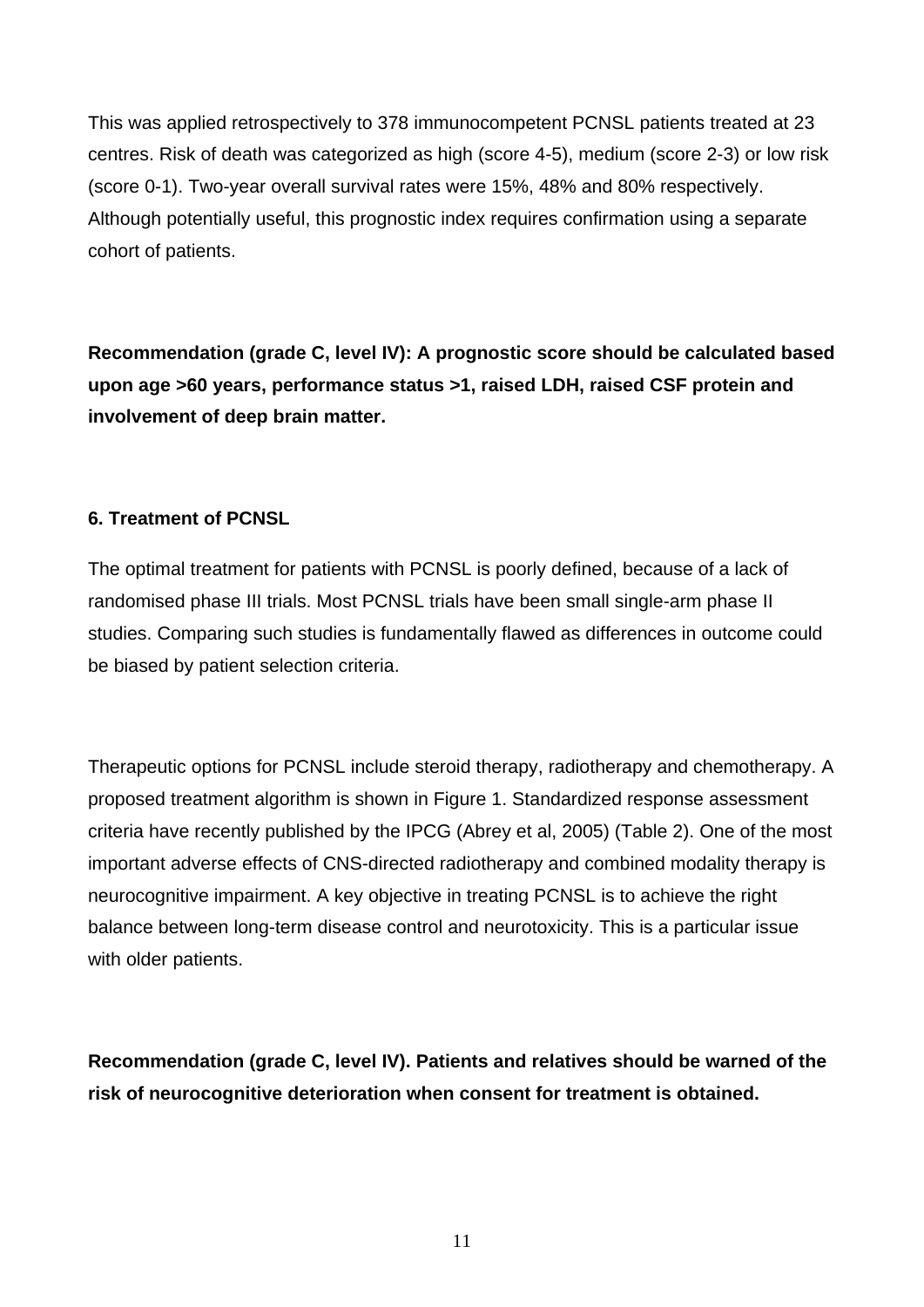*Glucocorticoids*. PCNSL tends to be highly sensitive to steroid therapy (Weller et al, 1999). Radiographically, resolution of disease is detectable within 48 hours of treatment. This response is usually short lived, however, with disease recurrence occurring soon after steroid withdrawal (DeAngelis et al, 1990). A response to steroid is not diagnostic of PCNSL, as similar improvement can be seen in patients with conditions such as neurosarcoidosis and multiple sclerosis. Steroid treatment should, if possible, be avoided before tissue biopsy, because the treatment can interfere with histopathological assessement. To prevent a false-negative result, biopsy should be performed only after a steroid-free interval. This approach risks a recurrence of tumour, which may progress before formal chemotherapy can be started.

# **Recommendation (grade C, level IV): Dexamethasone is the treatment of choice for short-term palliation but should be avoided before biopsy.**

*Radiotherapy*. Because PCNSL is almost always multifocal, radiotherapy is usually given to the entire brain. A multi-centre prospective trial of whole brain radiotherapy (36-40 Gy) as primary therapy in 41 patients with PCNSL showed an overall response rate of 90%, with nearly 50% of patients achieving complete remission (CR) or near CR. However, 61% of patients relapsed within the radiation field, and the median survival was only 11.6 months (Nelson et al, 1992). In a recent Japanese review of 132 patients with PCNSL treated with WBRT, the median overall survival was 18 months with 39% of patients surviving at least two years. It is difficult to draw firm conclusions from this study, however, as it was retrospective and the radiotherapy was not standardised (Shibamoto et al, 2005).

The main disadvantage of WBRT is its neurotoxicity. This presents as dementia, ataxia and urinary incontinence, and is associated with MRI evidence of leucoencephalopathy, which tend to develop after a delay of several years (DeAngelis et al, 2001; Fitzsimmons et al, 2005; Batchelor & Loeffler, 2006). Neurotoxicity is more common after WBRT than after high-dose systemic MTX, and the risk is particularly high in patients who receive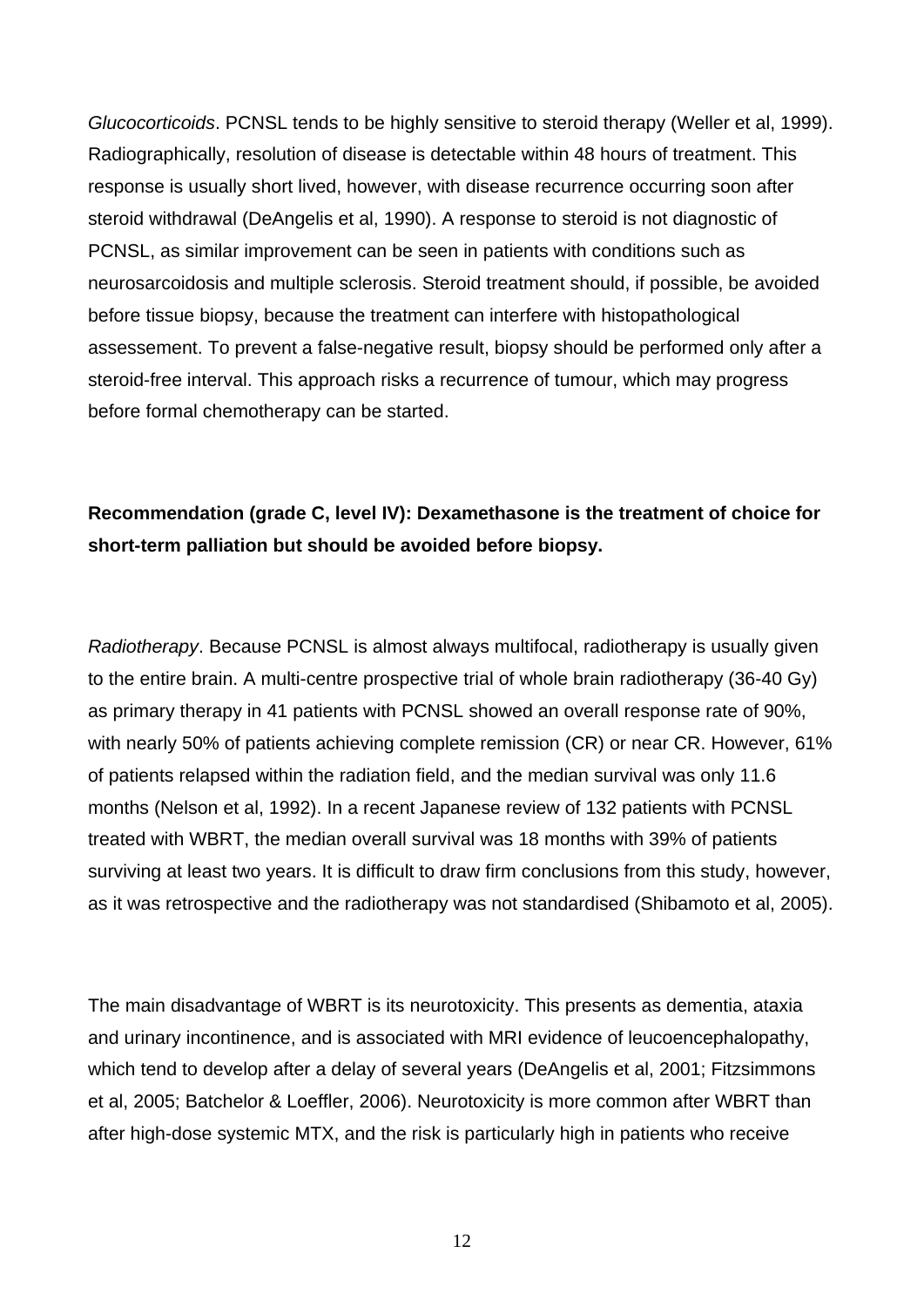combined modality therapy, especially if the radiotherapy is given after MTX (Correa et al, 2004).

Because of its limited long-term efficacy and its propensity to cause delayed neurotoxicity, WBRT alone cannot be recommended as first-line treatment of PCNSL except as palliation.

**Recommendation (grade B, level III): Whole brain radiotherapy can provide effective palliation but should not be used as first-line therapy in patients who are sufficiently fit to receive chemotherapy.** 

*CHOP-like chemotherapy*. The addition of CHOP (cyclophosphamide, doxorubicin, vincristine, prednisolone) to radiotherapy has improved survival in localised aggressive NHL occurring outside the brain. Several studies have examined this approach in PCNSL but have not demonstrated a survival advantage. A prospective RTOG (Radiation Therapy Oncology Group) trial treated patients with CHOD and WBRT, achieving a median survival of 16.1 months (Schultz et al, 1996). An MRC randomised trial (Mead et al, 2000) of 53 PCNSL patients showed a trend towards worse survival in the group randomised to CHOP and WBRT compared with those receiving WBRT alone (median survival 14 vs 26 months). Lahance et al, (1994) showed that although CHOP may induce an initial tumour response it was associated with a median survival of only 8.5 months. This was because of early relapse, which tended to be at sites remote from the original tumour.

CHOP chemotherapy is ineffective for PCNSL probably because it cannot cross the intact blood-brain barrier. Initially, lymphoma may disrupt the blood-brain barrier, allowing penetration of chemotherapeutic agents. However, effective treatment of the tumour may restore the blood-brain barrier, leading to incomplete resolution of disease.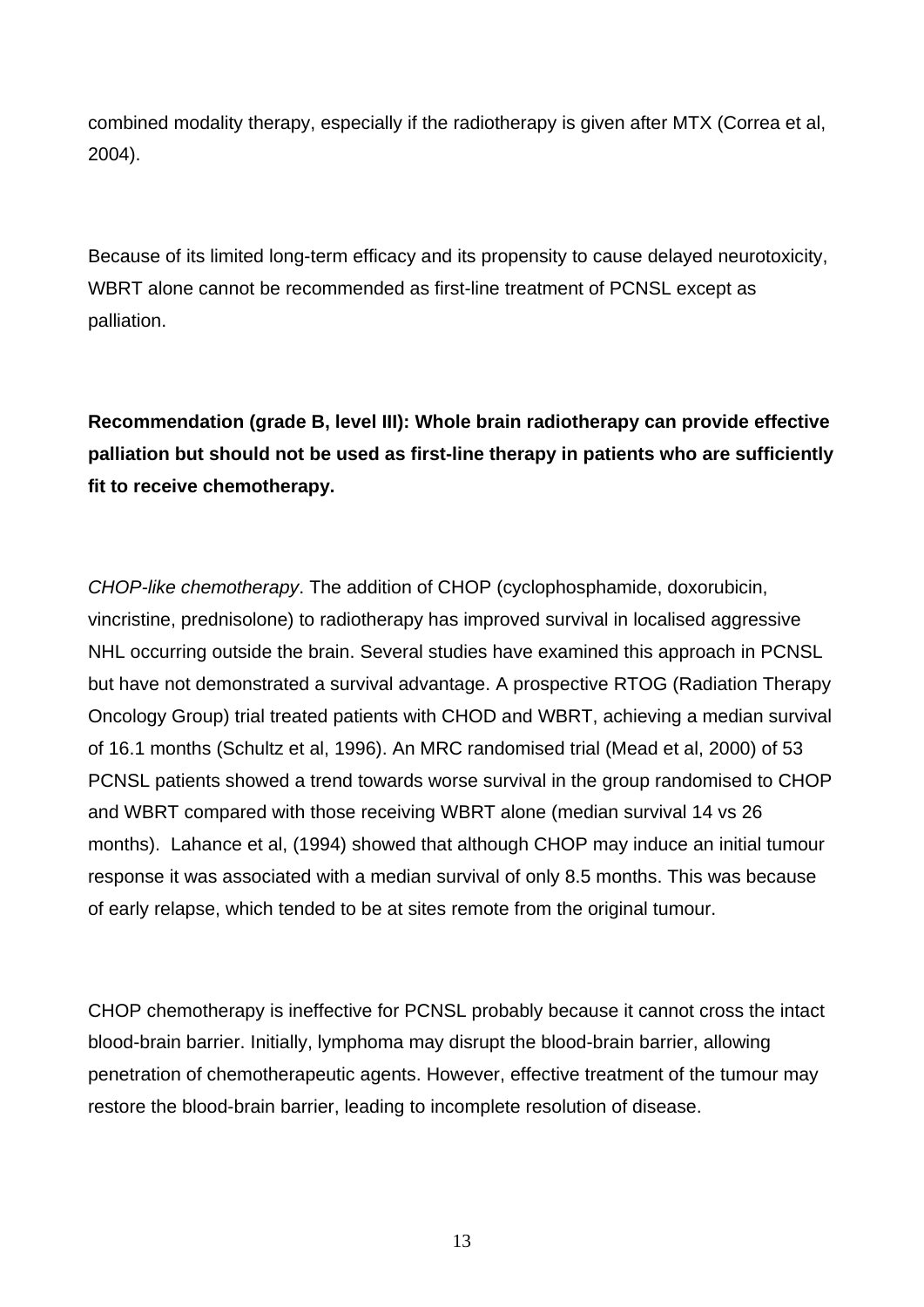**Recommendation (grade A, level 1b): There is no role for CHOP-like chemotherapy in the treatment of primary CNS lymphoma.** 

*High-dose systemic methotrexate (HD-MTX)*. Autopsy studies of PCNSL patients reveal widespread microscopic lymphoma deposits throughout areas of the brain that are apparently normal on MRI (Lai et al, 2002). To be effective, therefore, chemotherapy must be able to cross the normal blood-brain barrier and penetrate the brain parenchyma. This is possible with systemic MTX, in contrast to CHOP-like chemotherapy. To achieve therapeutic concentrations of MTX in the brain, high doses are required (i.e. at least 1.5g/ $m^2$ ). The steady-state blood:CSF ratio is about 30:1 (Shapiro et al, 1975), so that tumoricidal levels in the CSF are achieved with doses above 3.5 g/m<sup>2</sup>. A three-hour infusion achieves higher CSF levels than slower infusions (Higara et al, 1999). CSF penetration is important because of the high frequency of meningeal involvement, even in the absence of a detectable CSF lymphocytosis.

Ferreri et al. (2003) examined 45 patients treated with MTX (doses between 1 and 3.5 g/m<sup>2</sup>) and showed that outcome correlated positively with calculated area under the curve, which was in turn affected by creatinine clearance, MTX dose, rate of administration and dosing intervals (more or less than 3–4 weeks). Glass et al. (1994) showed dosing intervals of 10 days and 3 weeks to be equivalent. These findings support the use of MTX > 3 g/m<sup>2</sup> delivered over not more than 3 hours at 2-3 week intervals. Although HD-MTX as a single agent without radiotherapy is effective at inducing remissions, two recent studies have shown a high rate of early relapse with median times of 12.8 months (Batchelor et al, 2003) and 13.7 months (Herrlinger et al, 2002). Glass et al. (1994) treated 25 patients with 1 – 6 courses of MTX 3.5g/m<sup>2</sup> prior to radiotherapy and achieved a median survival of 33 months. O'Brien et al. (2000) treated 46 patients (median age 58 years) with two courses of MTX prior to WBRT and reported a median survival of 36 months.

HD-MTX can be safely given to elderly patients provided that due attention is given to the creatinine clearance. In a report by Jahnke et al. (2005), 154 patients received 619 cycles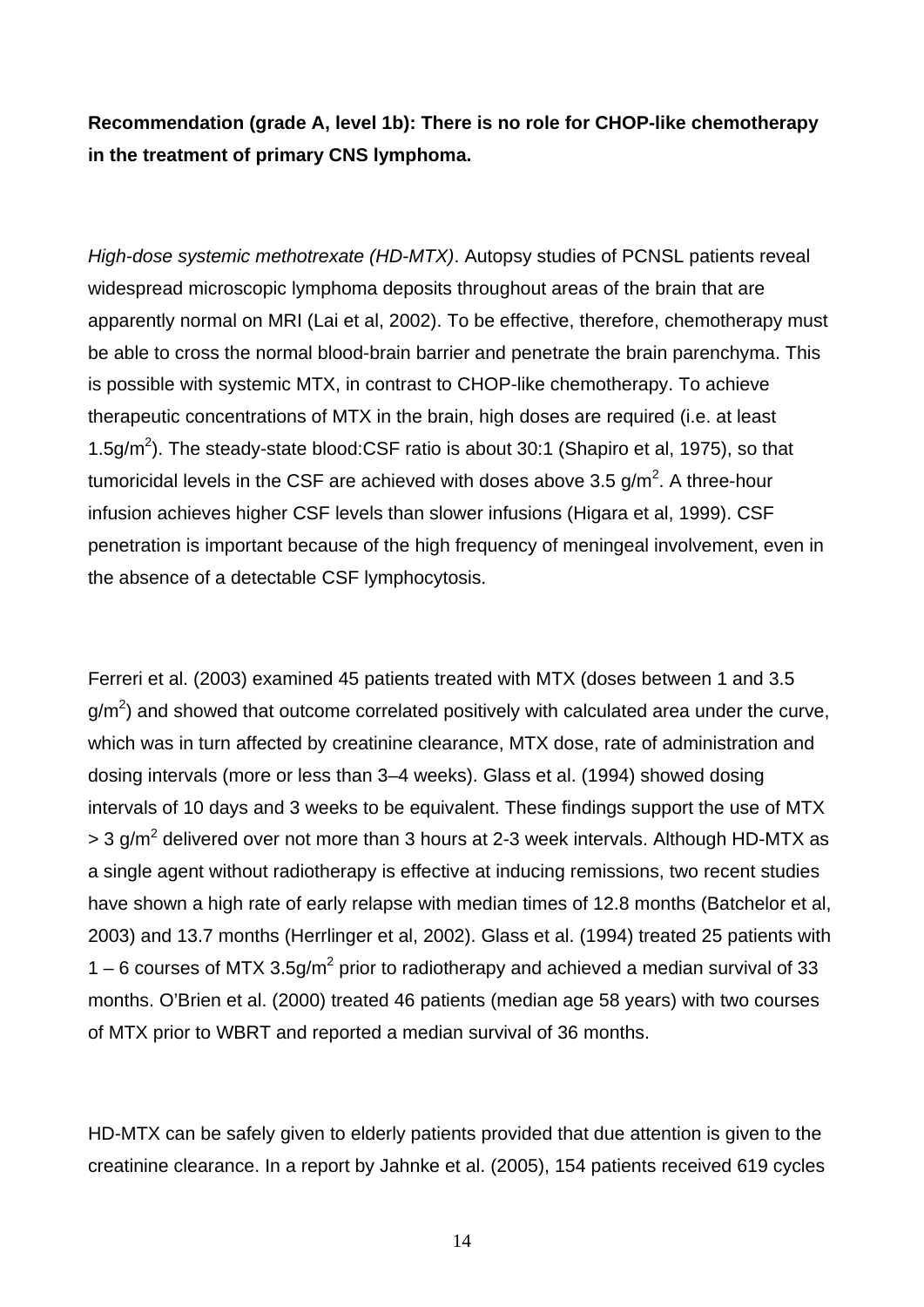of HD-MTX followed by leukovorin rescue. MTX was given at  $4g/m^2$  but with attenuation if the creatinine clearance was reduced. Toxicity was generally mild and not significantly higher among the 89 patients aged > 60 years, although older patients received a lower dose on average. The EORTC 26952 trial examined single-agent HD-MTX in 50 patients over the age of 60 years with PCNSL. The main complication was myelosuppression, with grade III/IV neutropenia occurring in 19% of cases. The CR rate was 48%, one-year progression-free survival 40% and median overall survival time 14.3 months. Most patients improved or preserved their cognitive function until relapse (Hoang-Xuan et al, 2003). These results compare favourably with those achieved with WBRT.

*Combination chemotherapy based on HD-MTX*. The efficacy of HD-MTX might be improved by combining it with other CNS-penetrating chemotherapeutic agents. Several Phase II studies of combination regimens containing HD-MTX have shown relatively good median survival times of between 30 and 60 months; however, the results are complicated by the fact that some studies also added consolidation radiotherapy.

Bessell et al. (2002) reported a median survival of 38 months in 31 consecutive patients (median age 59 years) treated with one cycle of CHOD followed by two cycles of BVAM (carmustine, vincristine, cytarabine and MTX 1.5g/m<sup>2</sup>) followed by radiotherapy. Abrey et al (2000) treated 52 patients (median age of 65 years) at a single centre with five cycles of MPV (MTX 3.5g/m<sup>2</sup>, procarbazine 100mg/m<sup>2</sup>/d and vincristine 1.4 mg/m<sup>2</sup>) followed by WBRT and 2 courses of cytarabine (3g/m<sup>2</sup> days 1 & 2). The overall median survival was 60 months. Using a similar regimen but a lower dose of MTX (2.5 g/m<sup>2</sup>) followed by high dose cyatarabine DeAngelis et al. (2002) treated 102 patients in a multicentre study and achieved a median survival of 36.9 months. Poormans et al. (2003) treated 52 patients in a multicentre trial with two cycles of MBVP (MTX 3 g/m<sup>2</sup>, teniposide, carmustine and methylprednisolone) and reported a median survival of 46 months. Moreton et al. (2004) have proposed a CNS-targeted regimen based on the pharmacokinetic properties of its individual drugs. IDARAM (idarubicin, dexamethasone, cytarabine and MTX 2  $g/m^2$ ) has been piloted in a few patients, with encouraging preliminary results.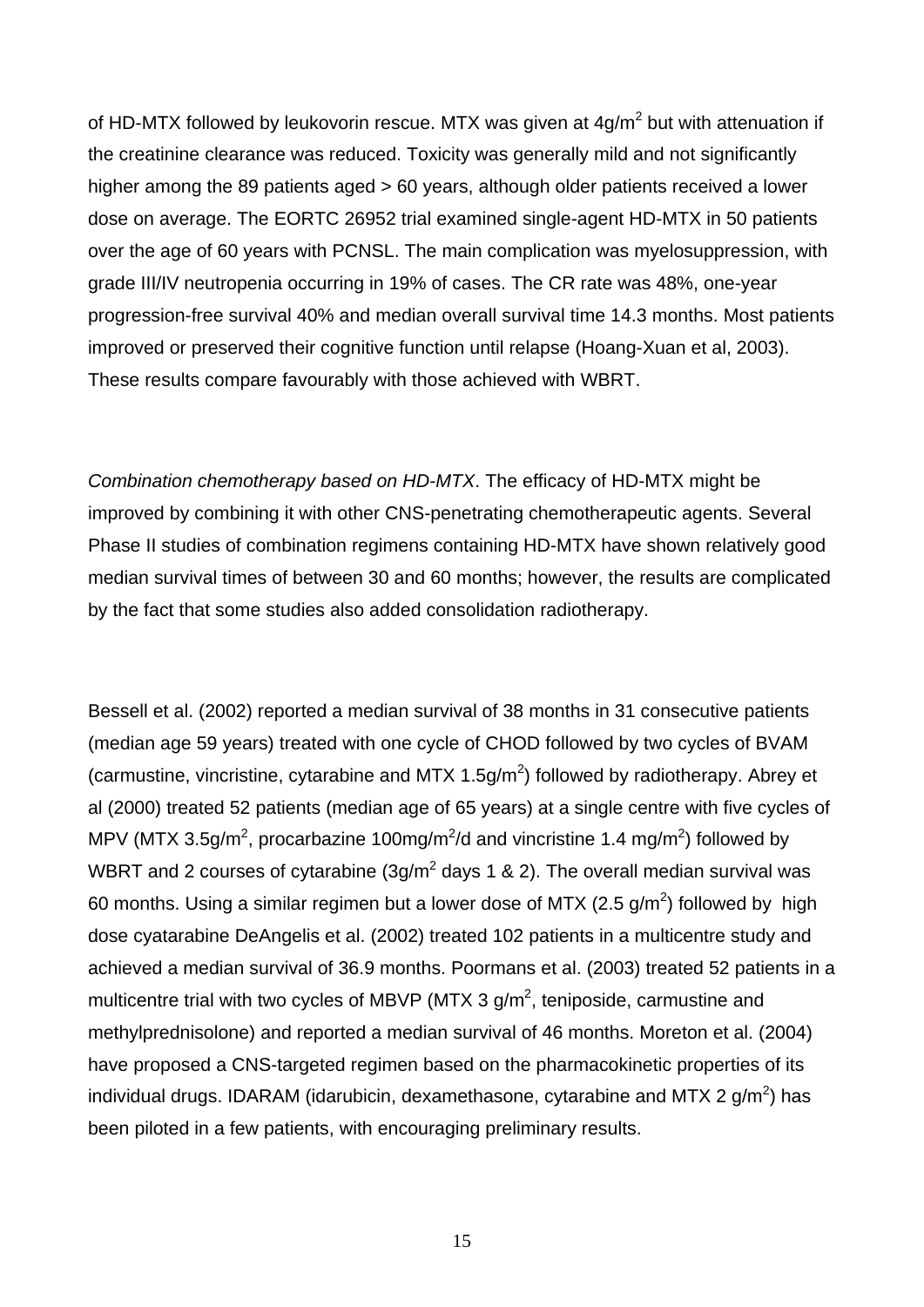The idea that combination chemotherapy regimens based on HD-MTX might be more effective than HD-MTX alone is further supported by a large, multicentre retrospective analysis by Ferreri et al, (2002), in which the addition of high-dose cytarabine to a chemotherapeutic regimen containing MTX appeared to confer a survival advantage. Another retrospective analysis of 226 patients suggested an association between cytarabine and improved outcome, although this was not significant after adjustment for other prognostic variables (Blay et al, 1998).

In summary, although HD-MTX is widely accepted as the single most important agent in the treatment of PCNSL, it is possible that better results might be obtained when the drug is used in combination with other agents that penetrate into the CNS. The optimum combination of chemotherapeutic agents, however, remains unclear.

**Recommendation (grade B, level IIa): All patients should be offered chemotherapy as first line treatment if they are sufficiently fit. Chemotherapy should consist of a regimen that includes HD-MTX (3-5 doses of** ≥ **3g/m2 delivered over a maximum of 2- 3 hours at intervals of not more than 2-3 weeks). The efficacy of HD-MTX may be improved by using it in combination with other CNS-penetrating chemotherapeutic agents such as cytarabine but such treatment should be based on established protocols and should ideally be given within the framework of a clinical trial.** 

*Chemoradiotherapy*. Many of the therapeutic regimens outlined above involve MTX-based chemotherapy followed by WBRT. Combined modality therapy can be very effective but is also associated with age-related neurotoxicity. In one retrospective study of 226 patients, many of whom received combined modality treatment, late neurotoxicity was observed in 26% of patients after a median follow-up of six years. However, since the study was retrospective, this figure may be an under-estimate. In addition to its adverse effect on quality of life, neurotoxicity was also associated with a poor prognosis. Thus, patients who developed late neurotoxicity in this series survived a median of 12 months from onset of neurotoxicity despite ongoing tumour remission.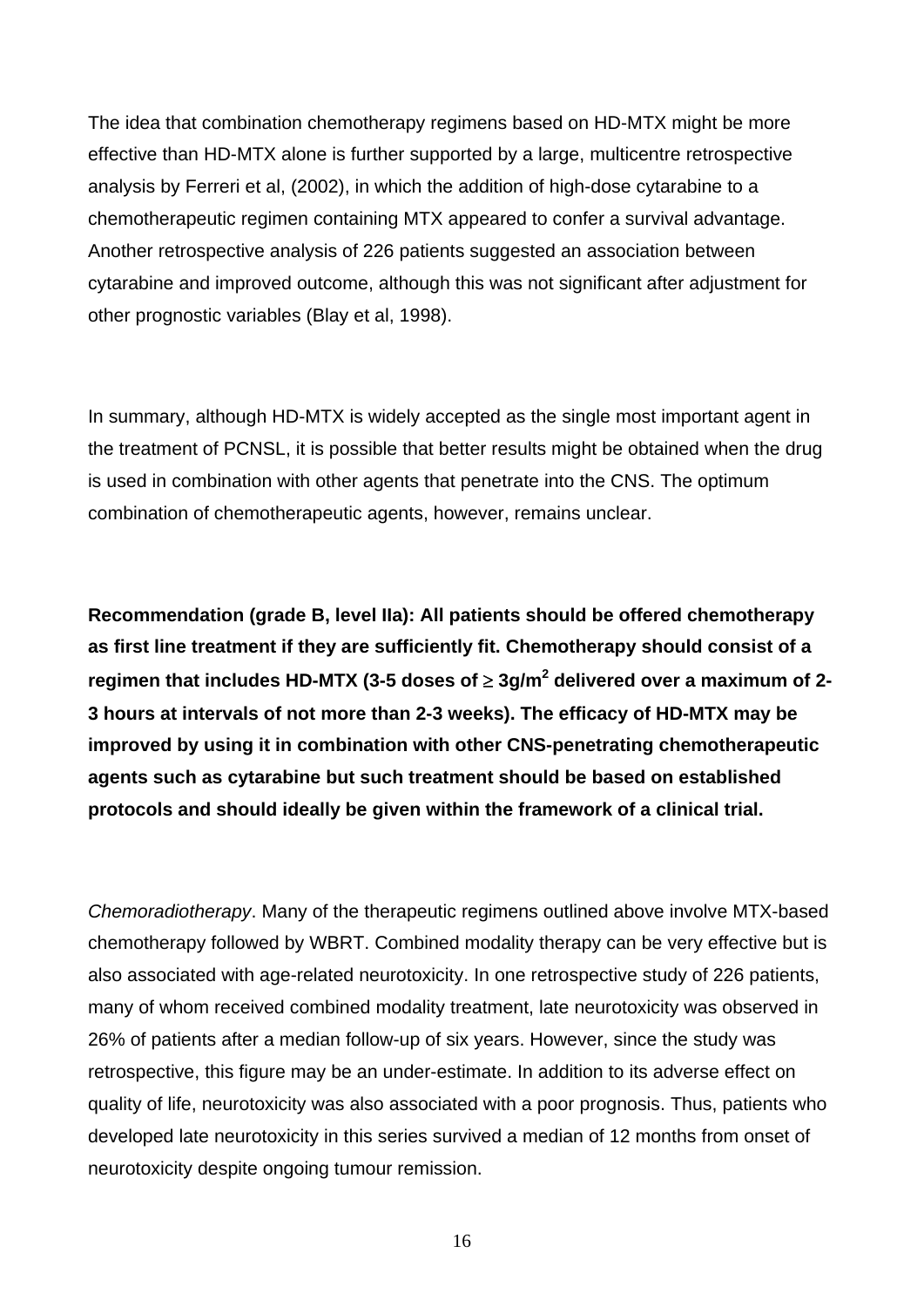The risk of delayed neurotoxicity is generally thought to be greatest in elderly patients. Abrey et al (1998) showed that late neurotoxicity developed in all patients older than 60 years receiving combined modality treatment, with symptoms developing after a median of 13 months. However, neurotoxicity can also occur in younger patients. Harder et al (2004) performed neuropsychological assessment on a cohort of 19 patients aged less than 60 years in remission following treatment with MBVP and consolidating radiotherapy. Cognitive impairment was found in twelve patients, and was severe in four. The patients were not assessed psychologically before treatment, so it is not possible to establish how much of the cognitive impairment was caused by the original tumour and how much was iatrogenic.

Patients who have received consolidation WBRT are more likely to develop neurotoxicity, thereby providing indirect evidence that those receiving combined modality therapy are more likely to develop this complication from the WBRT than from chemotherapy. Pels et al. (2003) treated 65 consecutive patients with MTX combination chemotherapy without elective radiotherapy. Response rates and duration were similar to those seen in studies employing chemoradiotherapy. The incidence of neurotoxicity was substantially lower, however, with only two patients developing severe cognitive dysfunction. MRI changes of leucoencephalopathy were seen in one third of patients but these were not associated with cognitive dysfunction, confirming the lack of correlation between clinical and radiological features of post-treatment neurotoxicity. Fleissbach (2003) performed a prospective neuropsychological assessment of ten patients from the above series with follow-up for a median of 36 months and demonstrated no decline in function following treatment. Correa et al. (2004) also compared the cognitive performance of patients in remission following chemotherapy alone against that of patients treated with chemoradiotherapy. Those treated with chemotherapy alone developed significantly less impairment of cognitive function than those treated with chemoradiotherapy. Indeed, chemotherapy alone can actually improve or stabilise cognitive function despite altering the MRI appearance of the white matter (Fliessbach et al, 2005; Neuwelt et al, 2005).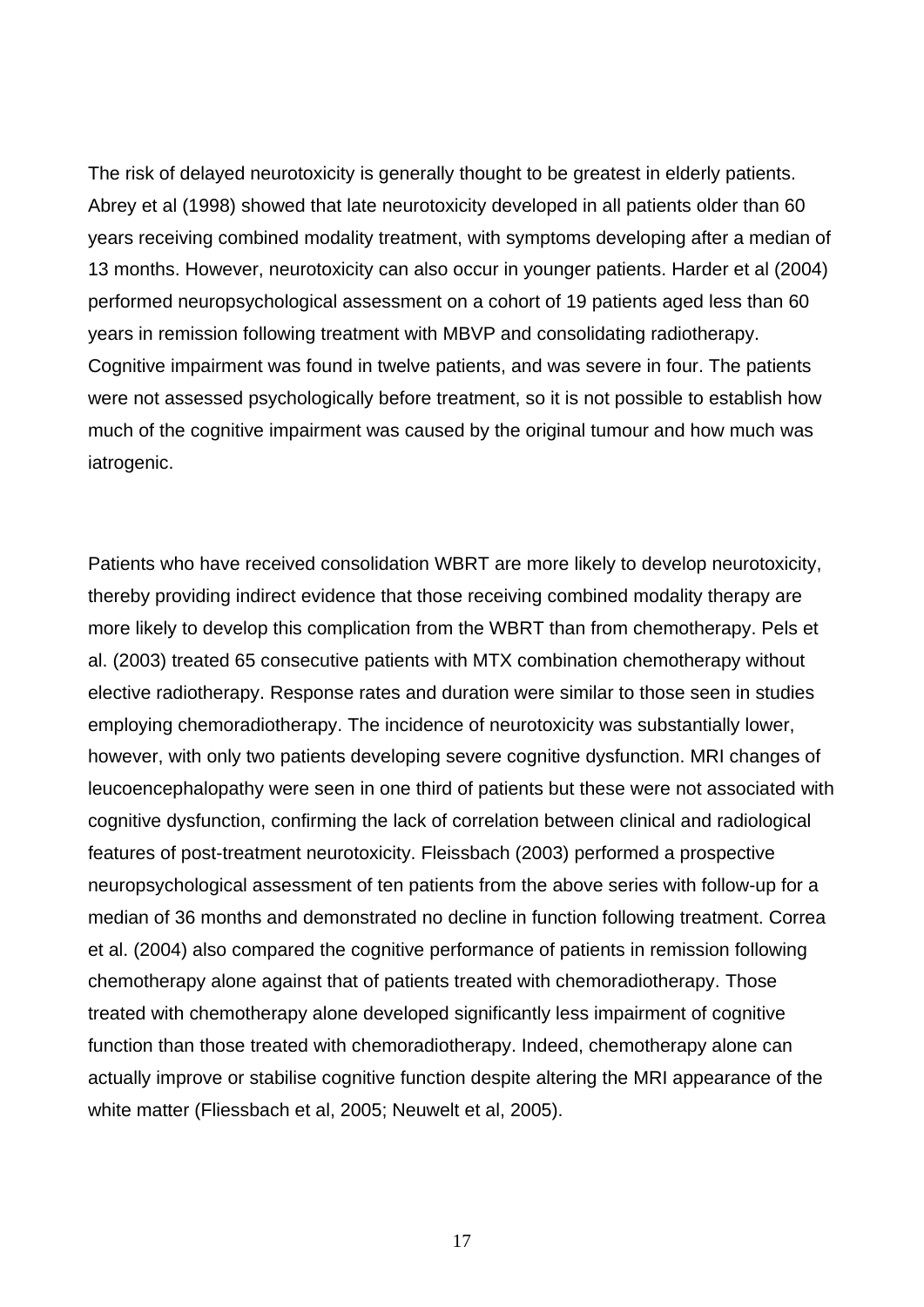Omitting radiotherapy apparently reduces the risk of neurotoxicity but may increase the rate of tumour relapse. The relative importance of these two factors seems to be influenced by patient age. Abrey et al (2000) treated 22 patients aged >60 years with MTX-containing chemotherapy without cranial irradiation and compared these individuals to a similar group of 12 elderly patients who received both chemotherapy and cranial irradiation. The latter group were less likely to relapse but had a higher mortality from neurotoxicity, resulting in equivalent median survivals of 33 and 32 months, respectively. Bessell et al (2002) compared 31 patients treated with chemotherapy and WBRT (45Gy) with 26 patients who received chemotherapy and a reduced dose of consolidating WBRT (30.6Gy). In patients under 60 years of age, the reduction in radiation dose resulted in an increased rate of relapse at 3 years from 25% to 81%. There was no significant difference in relapse rate in patients aged 60 years or over. In a large retrospective analysis, Ferreri et al. (2002) was unable to detect a survival benefit from consolidating WBRT amongst patients who had achieved complete remission following MTX based chemotherapy.

Taken together, these data suggest that consolidation radiotherapy is beneficial in patients less than 60 years old; however, in patients aged 60 years or over, the balance between relapse and neurotoxicity is less clear.

**Recommendation (grade B, level IIa): Consolidation WBRT should be considered in patients who achieve CR with MTX-based chemotherapy. In patients under 60 years of age, WBRT should be offered to patients unless there is a significant neurocognitive deficit following chemotherapy. In patients aged 60 years or over, neurocognitive side-effects are more likely to outweigh potential benefits.** 

*Autologous stem-cell transplantation (ASCT)*. High dose therapy with stem cell rescue has been investigated in the hope of dispensing with consolidation radiotherapy in patients achieving CR after MTX-based chemotherapy. Abrey et al (2003) treated 28 patients with MTX-cytarabine induction. Fourteen patients subsequently received high-dose therapy with BEAM and stem cell rescue. The median event-free survival of these 14 patients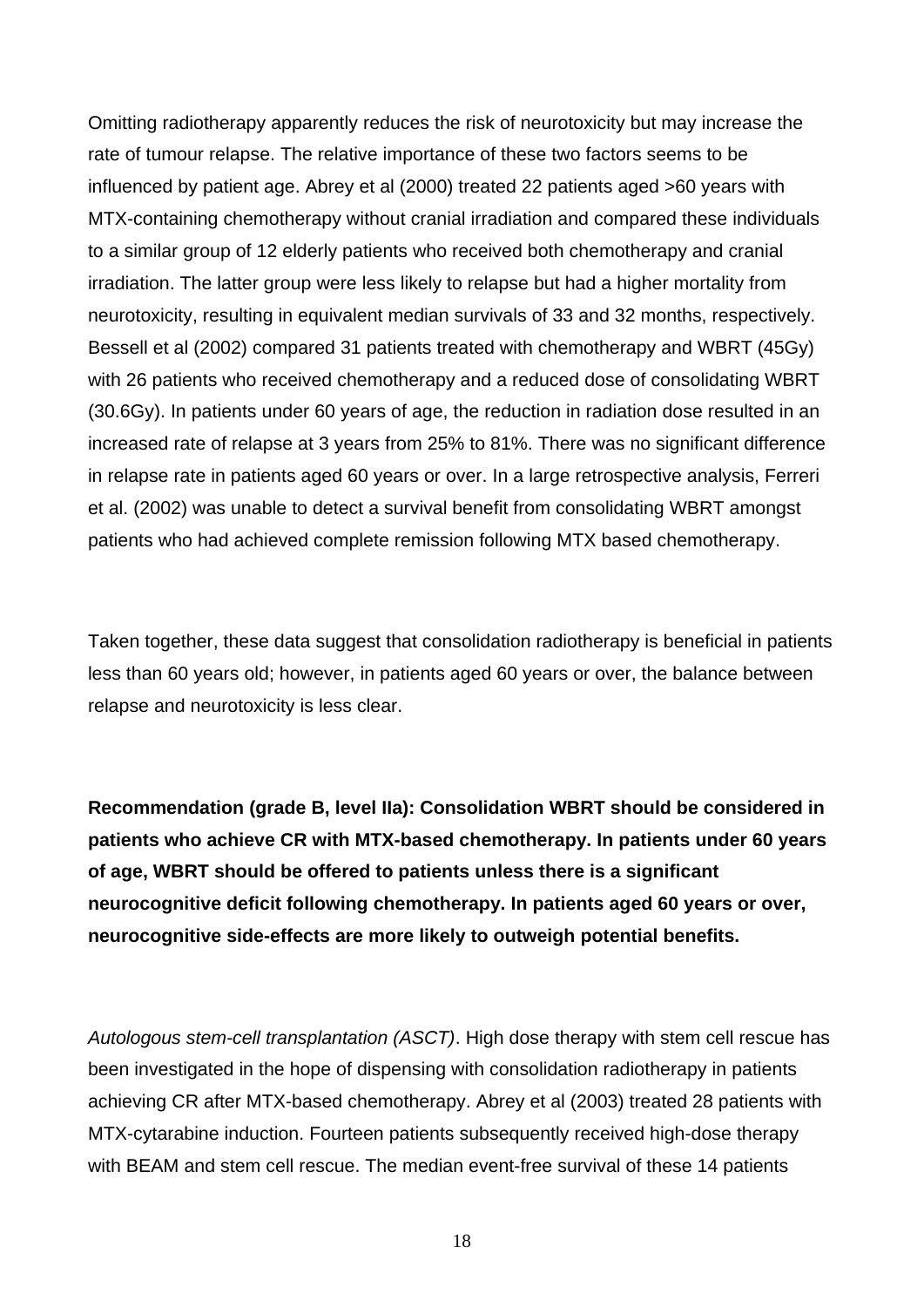receiving ASCT was 9.3 months. An alternative induction regimen using TBC (thiotepa, busulfan and cyclophosphamide) followed by ASCT was used by Soussain et al. (2001) in 22 patients with relapsed or refractory disease and their results are discussed below. Cheng et al. (2003) also used TBC in seven patients, resulting in one toxicity-related death. The median event-free survival was not reached at 24 months. Taken together the current evidence does not support the use of ASCT in first line therapy.

**Recommendation (grade B, level III): First line treatment with high-dose chemotherapy and autologous stem cell transplantation remains experimental and should not be conducted outside clinical trials.** 

*Intrathecal chemotherapy*. Most regimens involving intrathecal (IT) chemotherapy have reported no benefit if sufficient doses of systemic MTX were used. Glantz et al (1998) measured MTX concentrations in the CSF of patients treated with IT versus systemic highdose MTX and found peak levels to be equivalent but more prolonged in patients receiving MTX by the intravenous route. Ferreri et al (2001) omitted intrathecal chemotherapy in a small single arm trial of 13 patients treated with MTX 3g/m<sup>2</sup>, vincristine, procarbazine and consolidating WBRT. Results were in line with other MTX-containing regimens and no meningeal relapses were reported. Ferreri et al (2002) also retrospectively analysed a cohort of 370 patients and found that intrathecal chemotherapy did not improve outcome amongst those receiving systemic MTX. This lack of correlation was consistent on subgroup analysis of patients, both with and without CSF involvement.

**Recommendation (grade B, level III): There is no evidence supporting a role for intrathecal chemotherapy as an adjunct to high-dose intravenous MTX in patients with PCNSL.** 

*Rituximab*. As mentioned above, almost all PCNSL express the B-cell antigen, CD20. Unfortunately, however, intravenous, rituximab does not penetrate the intact blood-brain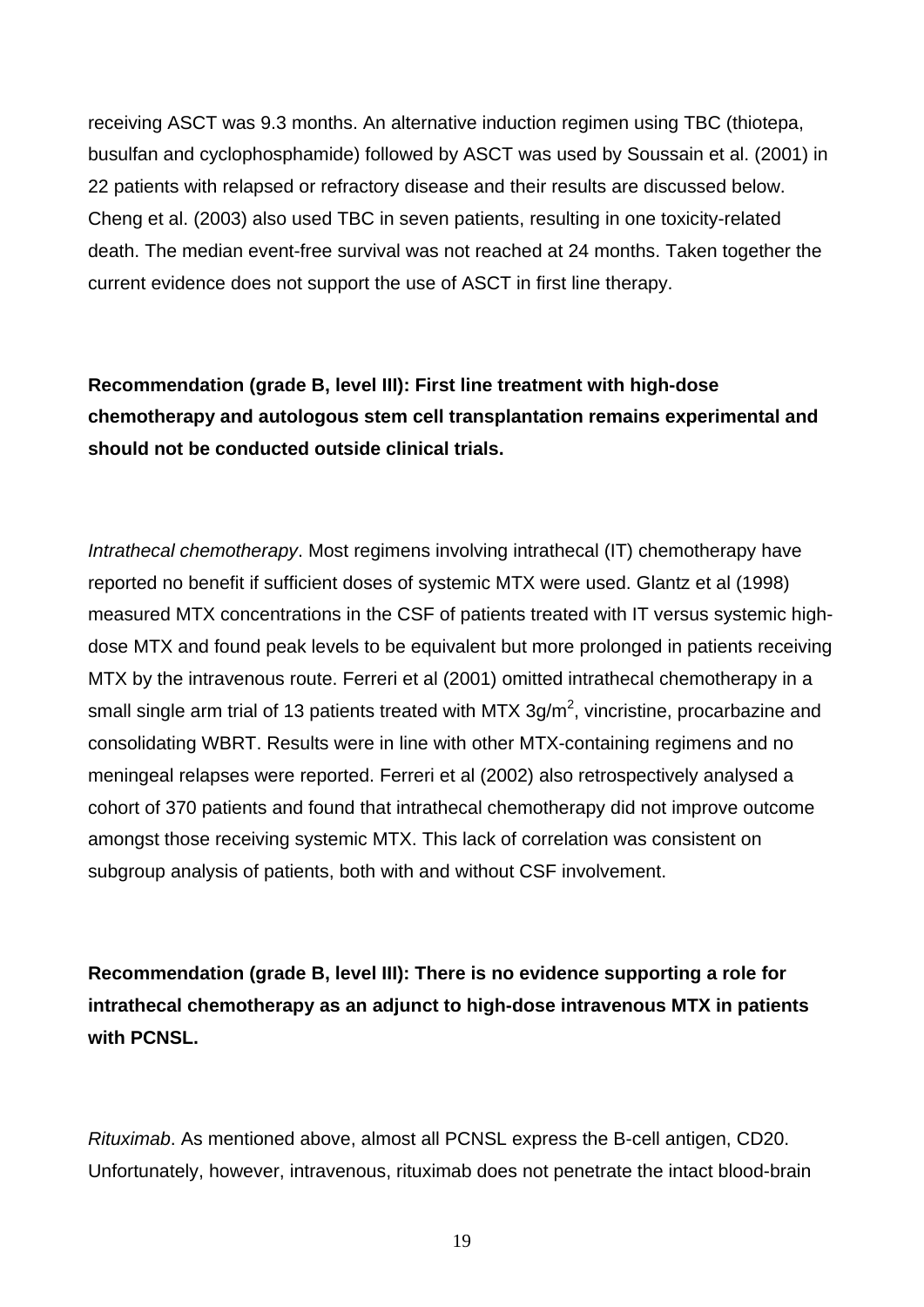barrier. Shultz et al. (2004) reported the use of intraventricular or intrathecal administration of 10 – 40 mg of rituximab in six patients. A response was seen in all four patients with meningeal disease. The effectiveness and toxicity of intraventricular rituximab in relapsed CNS lymphoma has also been examined in a prospective phase I dose escalation study. Ten patients were allocated to receive 9 intraventricular injections of rituximab at doses of 10mg, 25mg or 40mg over a 5-week period. The maximum tolerated dose was found to be 25mg. Six of the 10 patients had cytological improvement of the CSF, with complete clearance of malignant cells in 4 cases. Two patients had improvement of intraocular manifestations and brain parenchymal disease regressed in one patient (Rubenstein et al. 2007). There is some evidence to suggest that the therapeutic efficacy of rituximab when given via the intrathecal route might be improved by co-administration of autologous serum (Takami et al, 2006). Taken together, these findings suggest that there may be role for intraventricular or intrathecal rituximab in the treatment of relapsed PNCSL, especially if disease is largely confined to the meninges. However, in view of the current paucity of data its use remains experimental at the present time.

**Recommendation (grade B, level III): Rituximab administered via the intrathecal or intraventricular route should not be used in the routine treatment of PCNSL except in a clinical trial.** 

*Disruption of the blood brain barrier*. A few centres have evaluated chemical disruption of the blood-brain barrier, in an attempt to increase penetration of chemotherapy into cerebral tissue. Hypertonic mannitol was infused into the carotid or vertebral artery under general anaesthesia, to produce a transient osmotic disruption of the blood-brain barrier.

Doolittle et al. (2000) combined intra-arterial mannitol and chemotherapy in a multicentre trial including 53 PCNSL patients and demonstrated its safety and efficacy. CR was seen in 75% patients but survival data were not reported. Tyson et al. (2003) treated 37 relapsed PCNSL patients with intra-arterial carboplatin and blood-brain barrier disruption (BBBD). The same group is investigating the role of BBBD in combination with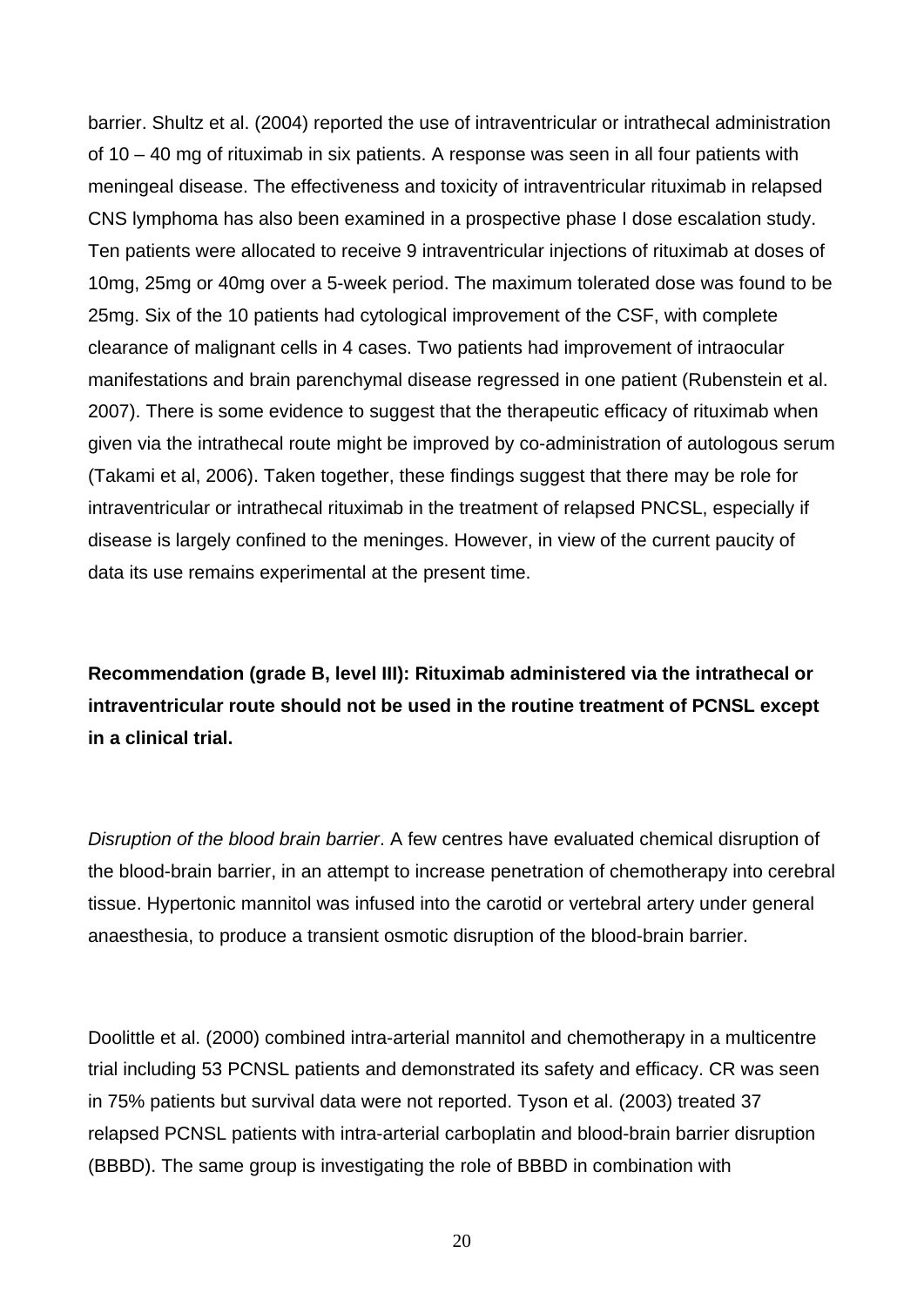immunotherapy and radioimmunotherapy. Although this approach may lead to promising developments in the future, the current survival data are not significantly better than those achieved with current intravenous HD-MTX regimens; therefore, they do not justify the technical complexity and associated risk involved in administration.

**Recommendation (grade B, level IIb): Pharmacological disruption of the blood-brain barrier should not be performed as part of the treatment of PCNSL unless as part of a clinical trial.** 

*Relapse/salvage treatment*. Patients who fail MTX-based treatment and who have not previously received WBRT can receive WBRT as salvage therapy. Nguyen et al (2005) examined WBRT in 27 consecutive patients who had failed MTX-based chemotherapy. Median radiation dose was 36 Gy, and seven patients also received a boost of 19–40 Gy. Thirty-seven percent of patients achieved a CR and 37% a partial remission (PR). Median progression-free survival was 57 months for patients with CR and nine months for those achieving PR. Median overall survival was 10.9 months. This compares favourably with results achieved using WBRT as primary therapy and suggests that MTX resistance is not necessarily associated with radio-resistance.

Soussain et al. (2001) examined the use of salvage chemotherapy with cytarabine and etoposide followed by intensive chemotherapy (thiotepa, busulphan and cyclophosphamide) and stem-cell rescue in 22 patients with refractory or recurrent disease. Overall three-year survival was 64%. Other groups have attempted salvage therapy with further MTX, high-dose cytarabine or PCV (procarbazine, lomustine, vincristine) with some success. More recently, temozolomide (Reni et al, 2004), topotecan (Fischer et al, 2004) and intra-arterial carboplatin (Tyson et al, 2003) have been evaluated in a few patients with response rates of 26-37%. Arellano-Rodrigo et al. (2003) investigated the used of etoposide, ifosfamide and cytarabine in 16 patients refractory to or relapsed after treatment with CHOD/BVAM: six patients achieved a CR. The survival at 12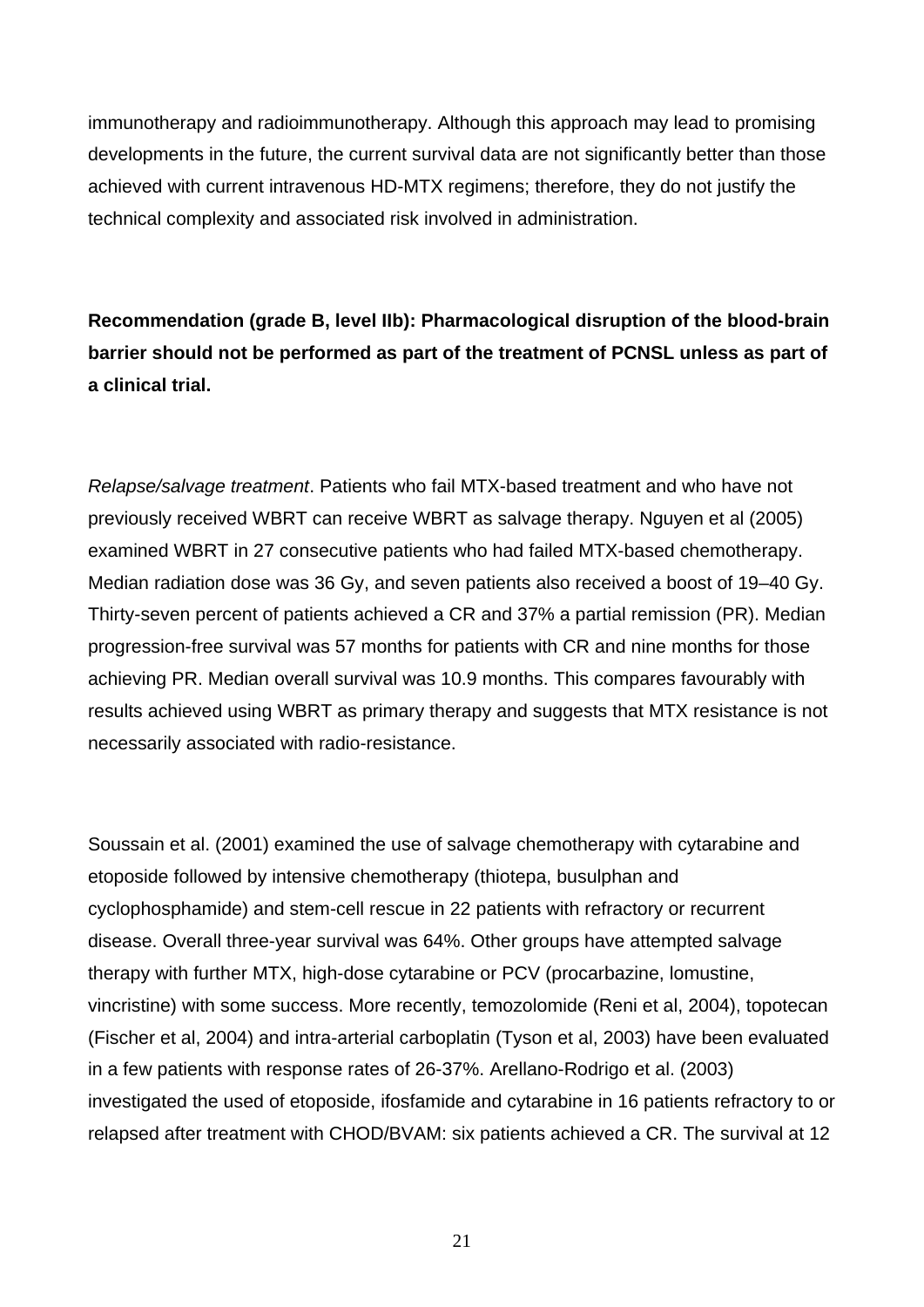months was 41%. Glucocorticoids play a useful a role in short-term palliation, and there are case reports of steroids alone producing long-term disease control (Weller et al, 1999).

**Recommendation (grade B, level III): Relapsed or refractory disease should be treated with salvage radiotherapy in patients who have not previously received WBRT. Dexamethasone should be considered for short-term palliation. Alternative chemotherapeutic regimens such as temozolomide or high-dose chemotherapy with autologous stem cell transplantation show promise but require further evaluation in clinical trials.** 

## **7. Treatment of Primary Intraocular Lymphoma (PIOL).**

Although considered a variant of PCNSL, PIOL is associated with therapeutic considerations of its own. As with PCNSL, there is a paucity of data on which to base treatment recommendations, which therefore remain controversial.

Historically, the mainstay of treatment for PIOL was ocular radiotherapy (30–45 Gy to both eyes). High response rates were achieved but most patients relapsed in the eye and brain, the median survival being only 12-20 months (Ferreri et al., 2002; Nelson, 1999; Margolis et al, 1980). In patients who survived for longer periods, ocular complications such as radiation retinopathy, optic neuropathy, dry eye, corneal epithelial defects, loss of limbal stem cells, cataracts and glaucoma were common.

Systemic chemotherapy alone offers the possibility of simultaneous treatment of intracranial and intraocular disease without the risk of radiation-induced toxicity. Consequently, some centres have proposed this approach for combined PIOL/PCNSL (DeAngelis, 2001; Valluri et al., 1995). Most systemic chemotherapy regimens are based on HD-MTX and/or cytarabine because of their ability to penetrate the blood-brain barrier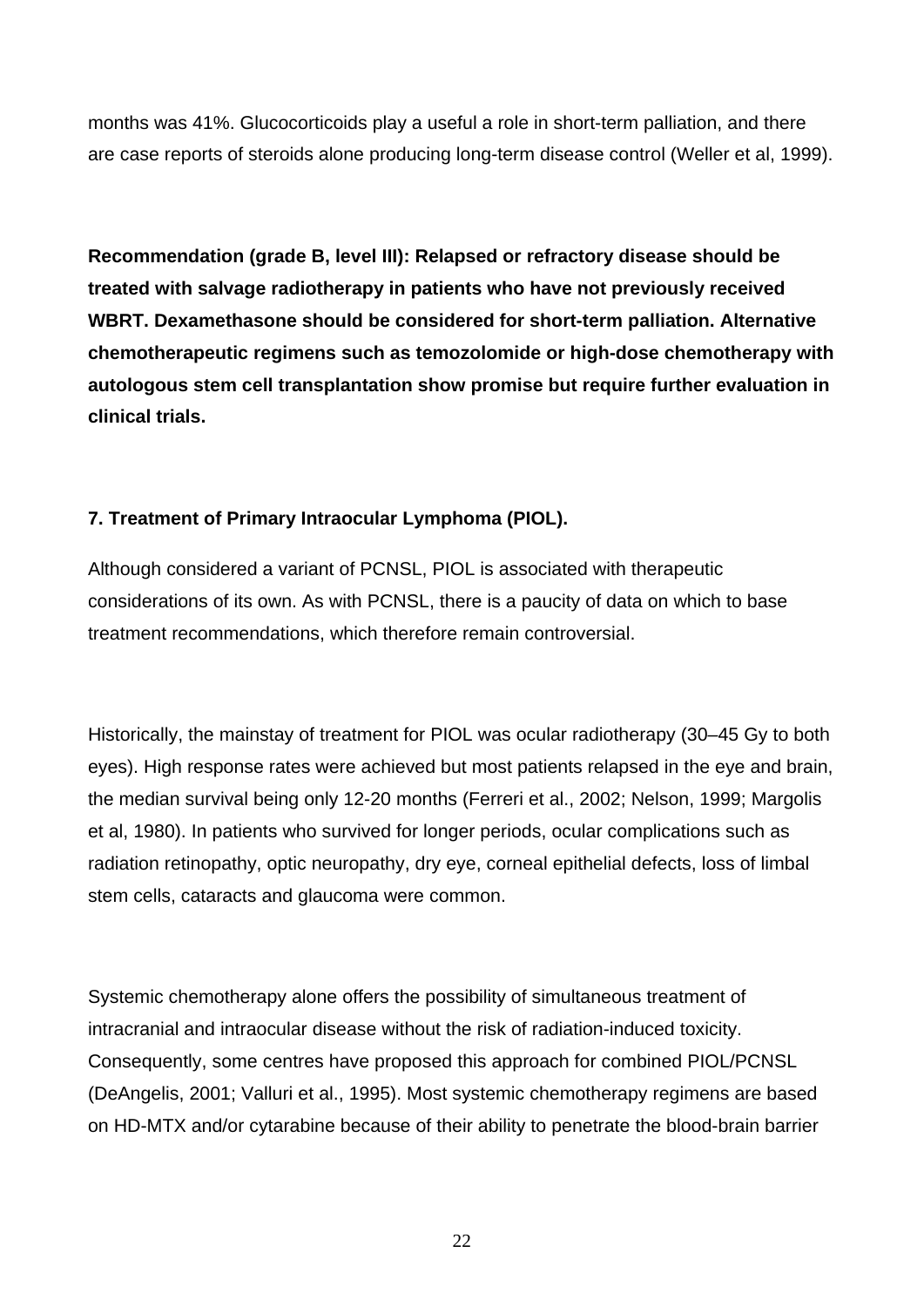and blood-ocular barrier (Plowman et al., 1993; Valluri et al., 1995; Batchelor, 2003a and Batchelor, 2003b).

The efficacy of systemic chemotherapy as a treatment for PIOL depends on intraocular pharmacokinetics. For example, seven of nine patients with PIOL treated with HD-MTX alone (8g/m² body surface area) showed a good ocular response, with persisting remission in four patients after 8 to 36 months (Batchelor et al., 2003b). Micromolar MTX concentrations were present in both ocular chambers four hours after the infusion in all eight patients. Following systemic treatment with high dose cytarabine, therapeutic levels in intraocular fluids as well as responses exceeding 15 months have been documented (Baumann et al., 1986). However, several studies (Soussain et al., 2001; Strauchen et al., 1989) have shown that CNS lymphoma may respond differently from intraocular disease. This suggests that penetration of chemotherapeutic agents into these two compartments may differ, and that the maintenance of sufficient levels of MTX in the vitreous humour is difficult. Systemic MTX and cytarabine can both cause ocular side-effects, which include periorbital oedema, conjunctivitis, keratitis, and photophobia (Valluri et al. 1995). To avoid these complications, some authors have suggested that MTX and/or cytarabine should be administered intrathecally instead of systemically (Mason and Fischer, 2003).

Combined modality therapy, including CNS-penetrating systemic chemotherapy, intrathecal MTX, and radiation to the brain, orbits and spinal cord is associated with a relatively long median survival of 36 months from diagnosis (Char et al. 1981). However, up to 50% of patients treated in this way relapse in the eyes, and delayed neurotoxicity is common (Abrey et al., 1998; DeAngelis et al., 2002). Once tumour relapse occurs, additional treatment with systemic chemotherapy is often required, exacerbating any preexisting toxicity (Plowman et al., 1993). As with PCNSL without overt ocular involvement, the beneficial anti-tumour effect in PIOL of consolidation radiotherapy to the eyes and brain needs to be carefully balanced against the risk of radiation-induced toxicity.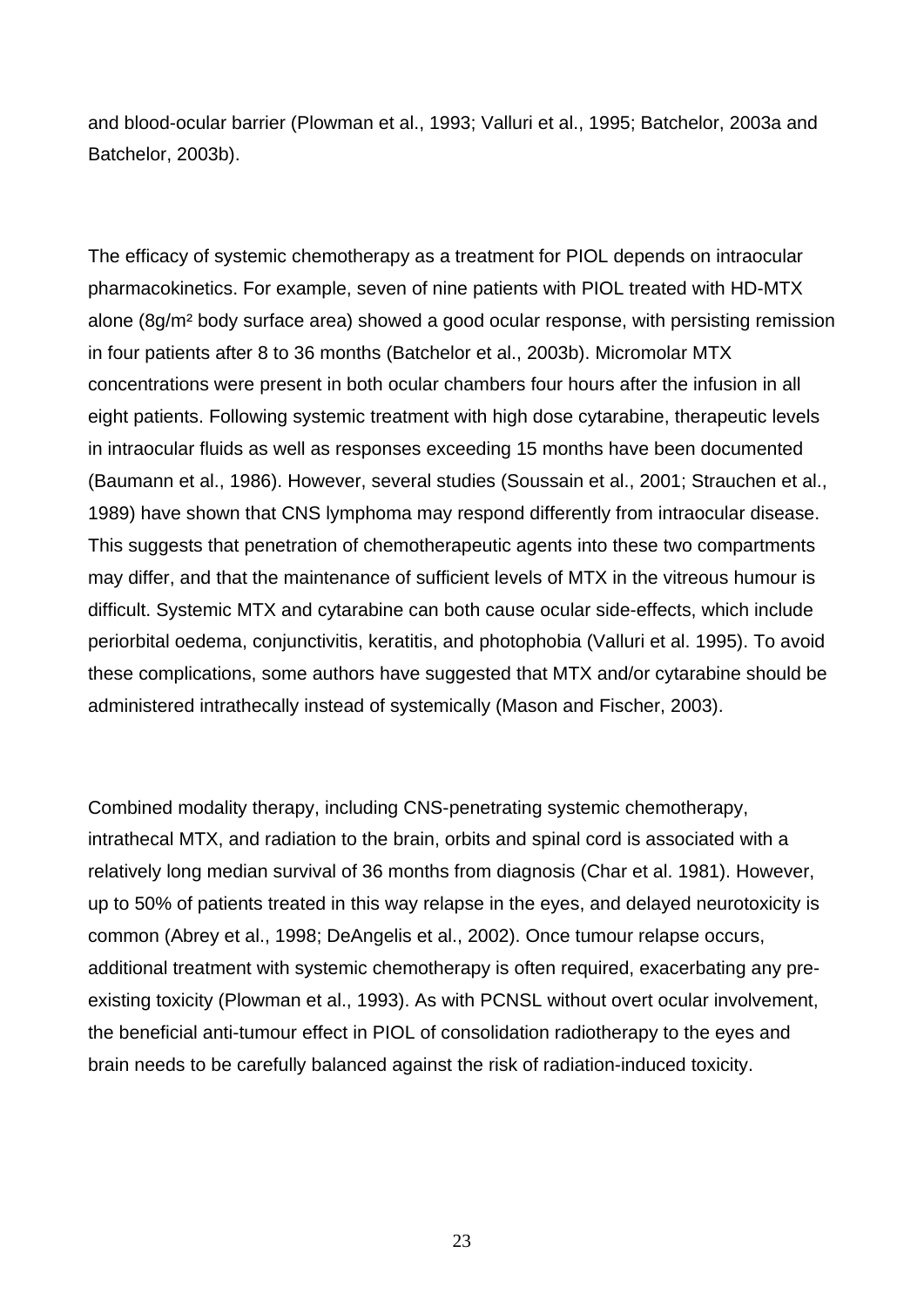As discussed above, high-dose chemotherapy with thiotepa, busulfan and cyclophosphamide (TBC) followed by autologous bone marrow transplantation was administered in 12 patients with refractory or recurrent PIOL or PCNSL (Soussain et al., 1996). Nine of these patients achieved CR in the brain and the eye. Median overall survival was 53 months after relapse. However, the therapy was highly toxic and proved fatal in five out of seven patients older than 60 years (Soussain et al., 1996).

Intravitreal MTX has been used to treat patients with isolated and recurrent intraocular lymphoma. Successful conservation of vision has been achieved in patients who had previously received systemic chemotherapy, with or without radiation (Helbig et al., 2003). Repeated intravitreal injections of MTX are necessary to achieve a good local tumour response. Complications include keratitis, conjunctivitis, ocular hypotony, macular oedema and cataract. The major drawback of intravitreal treatment is that it does not prevent death from CNS involvement.

A range of therapeutic agents are currently being investigated for treatment of PIOL. These include oral trofosfamide (Jahnke et al., 2004) and monoclonal antibody therapy directed against B-cell antigens (e.g. rituximab). However, owing to paucity of data, these should be regarded at experimental at the present time.

**Recommendation (grade B, level III): Concurrent intraocular and CNS lymphoma should be treated with systemic HD-MTX-based chemotherapy followed by radiation to both globes and possibly also the brain if the patient is less than 60 years old. Isolated intraocular disease should be treated in the same way. Intravitreal MTX is an effective treatment option for patients with recurrent disease confined to the eyes.** 

#### **Acknowledgements and declarations of interest**

None of the authors have declared a conflict of interest. Task force membership at time of writing this guideline was Dr Simon Rule, Dr Graham Jackson, Dr Andrew McMillan, Dr Anne Parker, Dr Andrew Pettitt, Dr Jonathan Cullis and Dr Jennie Wimperis.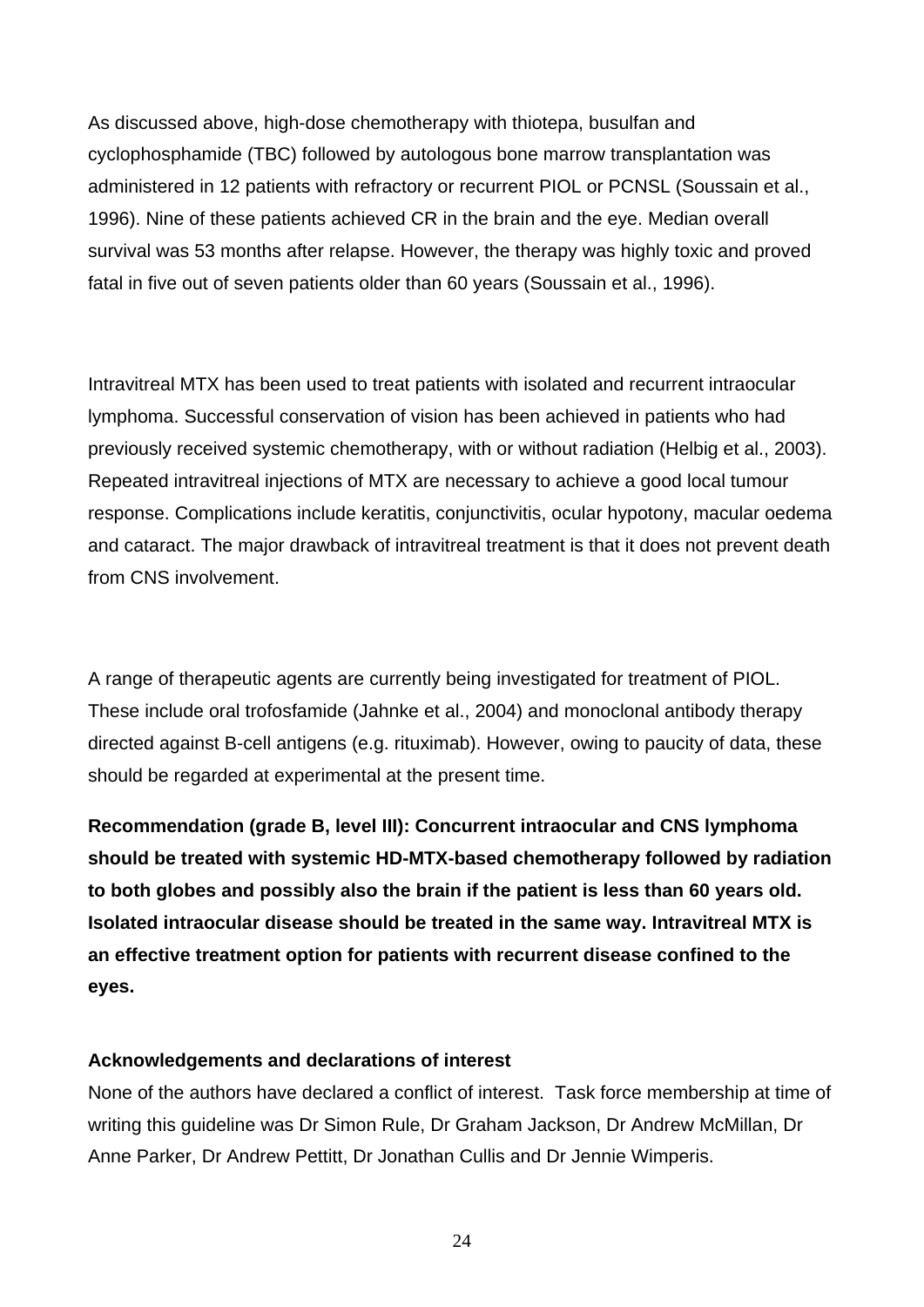#### **References**

#### *References should be numbered in text as in the British Journal of Haematology.*

Abrey LE, DeAngelis LM, Yahalom J. Long term survival in primary CNS lymphoma. J *Clin Oncol* 1998; 16: 859-863.

Abrey LE, Yahalom J, DeAngelis LM. Treatment for primary CNS lymphoma: the next step. *J Clin Oncol* 2000; 18: 3144-3150.

Abrey LE, Moskowitz CH, Mason WP, et al. Intensive methotrexate and cytarabine followed by high dose chemotherapy with autologous stem cell rescue in patients with newly diagnosed primary CNS lymphoma: An intent to treat analysis*. J Clin Oncol* 2003; 21: 4151-4156.

Abrey LE, Batchelor TT, Ferreri AJM et al. Report of an international workshop to standardize baseline evaluation and response criteria for primary central nervous system lymphoma. J Clin Oncol 2005;23:5034-43.

Arellano-Rodrigo E, Lopez-Guillermo A, Bessell EM, et al. Salvage treatment with etoposide (VP-16), ifosfamide and cytarabine (Ara-C) for patients with recurrent primary central nervous system lymphoma. *Eur J Haematol*. 2003 Apr;70(4):219-24.

Balmaceda C, Gaynor JJ, Sun M, et al. Leptomeningeal tumour in primary central nervous system lymphoma: Recognition, significance, and implications. Ann Neurol 1995:38:202-9.

Bataille B, Delwail V, Menet E, et al. Primary intracerebral malignant lymphoma: A report of 248 cases. J Neurosurg 2000;92:261-6.

Batchelor T, Carson K, O'Neill A, et al. Treatment of primary cerebral lymphoma with methotrexate and deferred radiotherapy: Report of NABTT 96-07. *J Clin Oncol* 2003;21:1044-1049.

Batchelor T, Kolak G, Ciordia R et al. High-dose methotrexate for intraocular lymphoma. *Clin Cancer Res* 2003b;9:711-5.

Batchelor TT. Lymphoma of the Nervous System. Boston, MA. Butterworth-Heinemann, 2004, pp29-41.

Batchelor T, Loeffler JS. Primary CNS lymphoma. J Clin Oncol 2006;24:1281-8.

Baumann MA, Ritch PS, Hande KR et al., Treatment of intraocular lymphoma with highdose Ara-C. *Cancer* 1986;57:1273-5.

Blay JY, Conroy T, Chevreau C, et al. High dose methotrexate for treatment of primary central nervous system lymphoma: Analysis of survival and late neurologic tocicity in a retrospective series*. J Clin Oncol* 1998; 16: 864-871.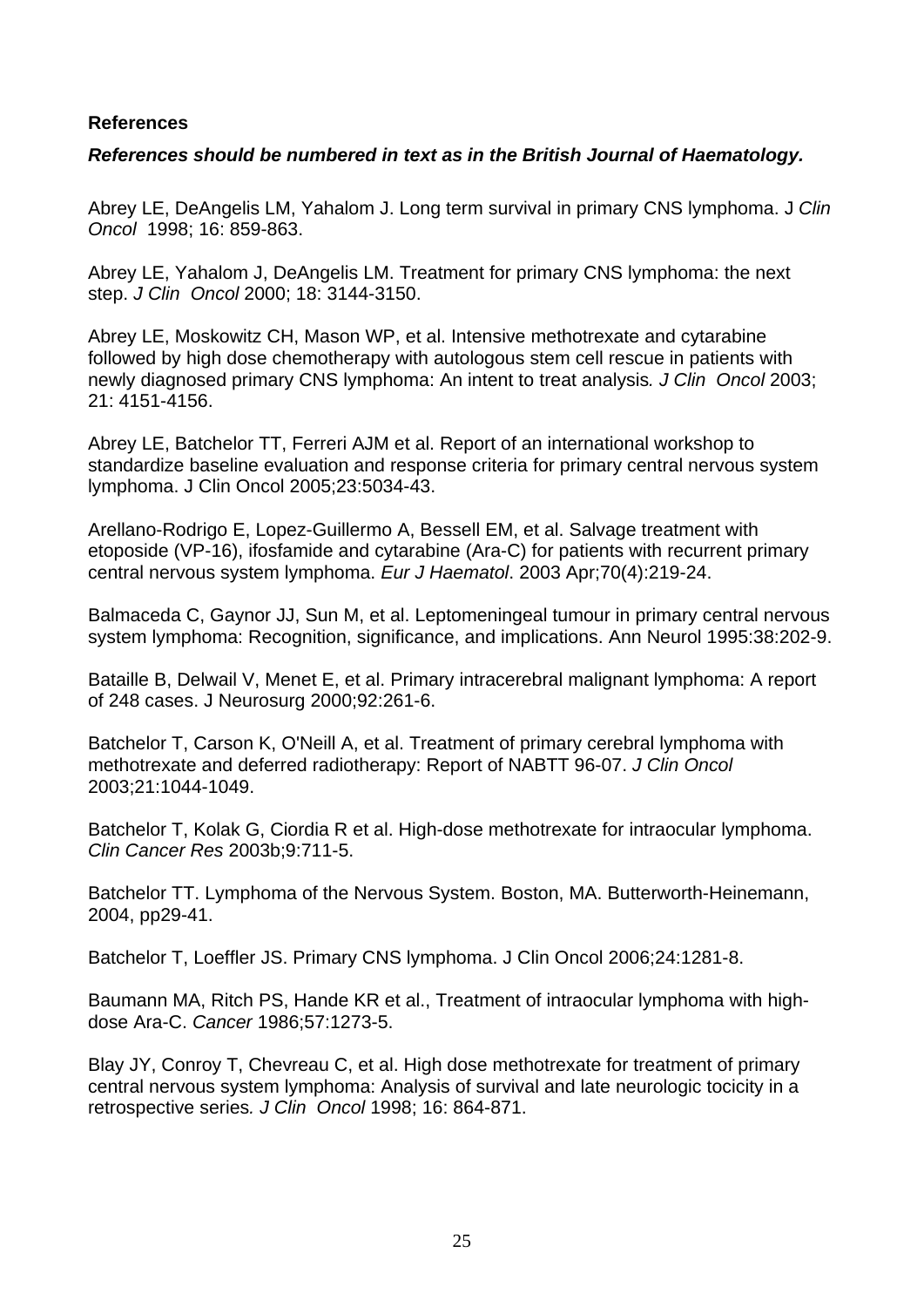Bellinzona M, Roser F, Ostertag H, et al. Surgical removal of primary central nervous system lymphoma (PCNSL) presenting as space occupying lesions: A series of 33 cases. Eur J Surg Oncol 2005;31:100-5.

Bessell EM, Graus F, Punt JA et al. Primary non-Hodgkins lymphoma of the CNS treated with BVAM or CHOD/BVAM chemotherapy before radiotherapy. *J Clin Oncol* 1996; 14: 945-954.

Bessell EM, Lopez-Guillermo A, Villa S, et al. Importance of radiotherapy in the outcome of patients with primary CNS lymphoma: An analysis of the CHOD/BVAM regimen followed by two different radiotherapy treatments. *J Clin Oncol* 2002; 20: 231-236.

Bessell EM, Graus F, Lopez-Guillermo A, et al. CHOD/BVAM regimen plus radiotherapy in patients with primary CNS non-Hodgkins lymphoma. *Int J Radiation Oncology Biol Phys* 2003; 50: 457-464.

Bessell EM, Graus F, Lopez-Guillermo A, et al. Primary non-Hodgkins lymphoma of the CNS treated with CHOD/BVAM or BVAM chemotherapy before radiotherapy: long trem survival and prognostic factors. *Int J Radiat Oncol Biol Phys*. 2004; 59 (2):501-8

Braaten KM, Betensky RA, de Leval L, et al. BCL-6 expression predicts improved survival in patients with primary central nervous system lymphoma. Clin Cancer Res 2003;9;1063- 9.

Calderoni A and Aebi S. Combination chemotherapy with high-dose methotrexate and cytarabine with or without brain irradiation for primary central nervous system lymphomas. *Journal of Neuro-Oncology* 2002; 59: 227-230.

Char DH, Margolis L and Newman, AB. Ocular reticulum cell sarcoma. Am J Ophthalmol. 1981; 91: 480-483

Cheng T, Forsyth P, Chaudhry A, et al. High dose thiotepa, busulfan, cyclophosphamide and ASCT without WBRT for poor prognosis primary CNS lymphoma. *Bone Marrow Transplant* 2003; 31:679-685

Correa DD, DeAngelis LM, Shi W, et al Cognitive functions in survivors of PCNSL. *Neurology* 2004; 62: 548-555.

Cote TR, Manns A, Hardy CR, et al. AIDS/Cancer Study Group: Epidemiology of brain lymphoma among people with or without acquired immunodeficiency syndrome. *J Natl Cancer Inst* 1996;88:675-9.

Coupland SE, Heimann H, Bechrakis NE. Primary Intraocular Lymphoma: a review of the clinical, histopathological and molecular biological features. *Graefes Arch Clin Exp Ophthalmol.* 2004;242;901-913

Coupland, SE, Loddenkemper C, Charlotte F et al., Expression of immunoglobulin transcription factors in primary intraocular lymphoma and primary central nervous system lymphoma. *Invest Ophthalmol Vis Sci*, 2005a 46:3957-64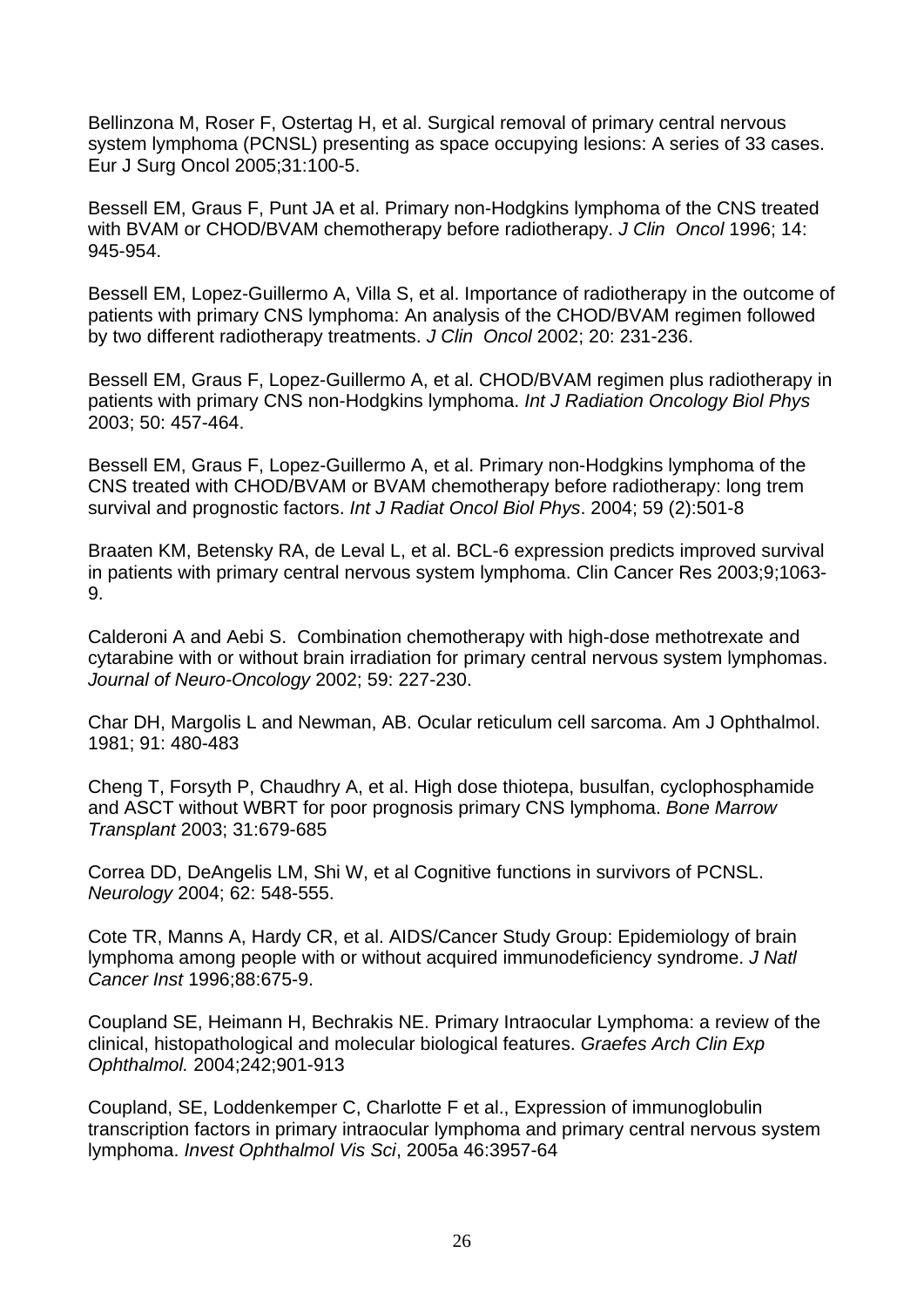Coupland, SE, Hummel M, Stein H. Molecular analysis of immunoglobulin genes in primary intraocular lymphoma. *Invest Ophthalmol Vis Sci*, 2005b;46:3507-14.

De Angelis LM, , Yahalom J, Heinemann MH, et al. Primary CNS lymphoma: Combined treatment with chemotherapy and radiotherapy. Neurology 1990;40:80-6.

DeAngelis LM, Yahalom J, Thaler HT, et al. Combined modality treatment for primary central nervous system lymphoma. *J Clin Oncol* 1992; 10: 635-643.

De Angelis LM. Primary central nervous system lymphoma. *Current Treatment Options in Oncology 2*001;2:309-318.

DeAngelis LM, Seiferheld W, Schold SC, et al. Combination chemotherapy and radiotherapy for primary central nervous system lymphoma: Radiation therapy oncology group study 93-10. *J Clin Oncol* 2002; 20: 4643-4648.

Doolittle ND, Miner ME, Hall WA, et al. Safety and efficacy of a multicenter study using intraarterial chemotherapy in conjunction with osmotic opening of the blood-brain barrier for the treatment of patients with malignant brain tumors. *Cancer.* 2000 Feb 1;88(3):637- 47.

Ferreri AJ, Reni M, Zoldan MC, et al. Importance of complete staging in non-Hodgkin's lymphoma presenting as a cerebral mass lesion. Cancer 1996;77:827-33.

Ferreri AJ, Reni M, Dell'Oro S, et al. Combined treatment with high-dose methotrexate, vincristine and procarbazine, without intrathecal chemotherapy, followed by consolidation radiotherapy for primary central nervous system lymphoma in immunocompetent patients. *Oncology.* 2001;60(2):134-40.

Ferreri AJ, Reni M, Pasini F, et al. A multicentre study of treatment of primary CNS lymphoma. *Neurology* 2002; 58: 1513-1520.

Ferreri AJ, Blay JY, Reni M, et al. Prognostic scoring system for primary CNS lymphoma: The International Extranodal Lymphoma Study Group Experience. *J Clin Oncol* 2003; 21: 266-272.

Ferreri AJ, Abrey LE et al. Summary statement on primary central nervous system lymphomas from the eigth international conference on malignant lymphoma, Lugano, Switzerland*. Journal of Clinical Oncology* 2003. 21 (12) 2407 – 2414.

Ferreri AJ, Guerra E, Regazzi M, et al. Area under the curve of methotrexate and creatinine clearance are outcome-determining factors in PCNSLs. Brit J Cancer 2004; 90: 353-358

Fisher L, Theil E, Klasen HA, et al. Response of relapsed or refractory primary CNS lymphoma to topotecan. Neurology 2004; 62: 1885-1887.

Fitzsimmons A, Upchurch K, Batchelor T. Clinical features and diagnosis of primary central nervous system lymphoma. Hematol Oncol Clin North Am. 2005;19:689-703.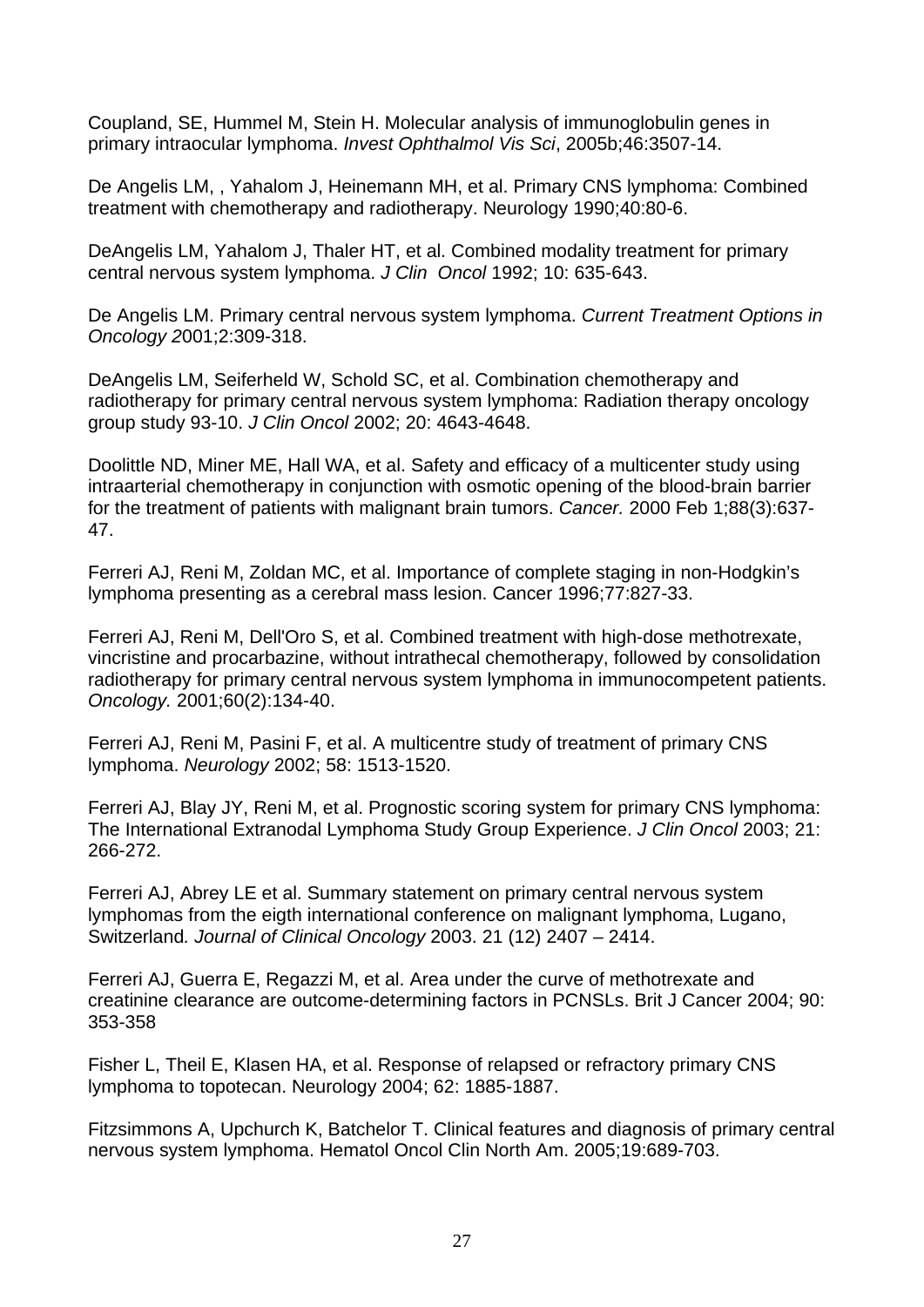Fliessbach K, Urbach H, Helmstaedter C, et al. Cognitive performance and magnetic resonance imaging findings after high dose systemic and intraventricular chemotherapy for primary central nervous system lymphoma. Arch Neurol 2003; 60: 563-568

Fliessbach K, Helmstaedter C, Urbach H, et al. Neuropsychiatric outcome after chemotherapy for primary CNS lymphoma: a prospective study. Neurology 2005;64:1184- 88.

Glantz MJ, Cole BF, Recht L, et al. High-dose intravenous methotrexate for patients with nonleukemic leptomeningeal cancer: is intrathecal chemotherapy necessary? *J Clin Oncol.* 1998 Apr;16(4):1561-7.

Glass J, Gruber ML, Cher L, Hochberg FH et al. Preirradiation methotrexate chemotherapy of primary central nervous system lymphoma: long-term outcome. J Neurosurg. 1994 Aug;81(2):188-95

Harder H, Holtel H, Bromberg JE, et al. Cognitive status and quality of life after treatment for primary CNS lymphoma. *Neurology* 2004; 62:544-7

Heckman JG, Druschky A et al. Ghost and mimicry tumor - PCNSL. *Nervenarzt* 2000. 71 (4) 305-10.

Helbig H, Cerny T, De Smet MD. Intravitreal chemotherapy for intraocular lymphoma. *Der Ophthalmologe* 2003;100:145-9.

Henry JM, Hefther RR, Dillard SH, et al. Primary malignant lymphomas of the central nervous system. *Cancer* 1974;34:1293-1302.

Herrlinger U, Schabet M, Brugger W, et al. German Cancer Society Neuro-Oncology Working Group NOA-03 multicentre trial of single agent high dose methotrexate for primary CNS lymphoma. *Ann Neuro* 2002; 51: 247-252.

Hiraga S, Arita N, Ohnishi T, et al. Rapid infusion of high dose methotrexate resulting in enhanced penetration into CSF and intensified tumour response in PCNSL. *J Neurosurgery* 1999;91:221-230.

Hoang-Xuan K, Taillandier L, Chinot O, Soubeyran P, Bogdhan U, Hildebrand J, Frenay M, De Beule N, Delattre JY, Baron B. Chemotherapy alone as initial treatment for primary CNS lymphoma in patients older than 60 years: a multicenter phase II study (26952) of the European Organization for Research and Treatment of Cancer Brain Tumor Group. J Clin Oncol 2003;21:2726-31.

Hodson DJ, Bowles KM, et al. Primary Central Nervous System Lymphoma (PCNSL): A single centre experience of 55 unselected cases. *Clinical Oncology* 2005:17:185-191.

Jahnke K, Bechrakis NE, Coupland SE et al., Treatment of primary intraocular lymphoma with oral trofosfamide: report of two cases and review of the literature. 2004 Graefes Arch Clin Exp Ophthalmol; 242:771-6.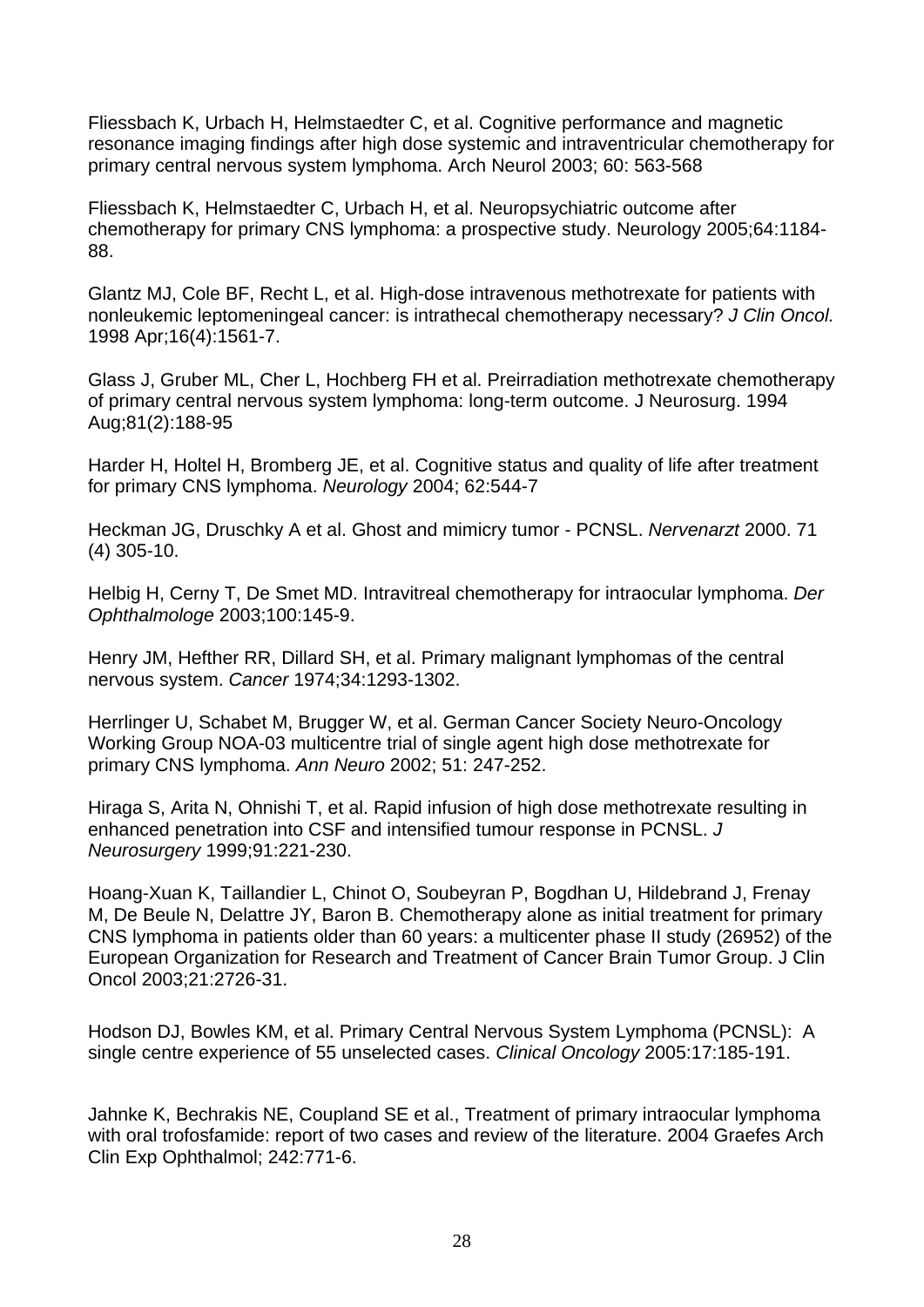Jahnke K, Thiel E, Schilling A, et al. Low-grade primary central nervous system lymphoma in immunocompetent patients. *Br J Haematol.* 2005a;128:616-24

Jahnke K, Korfel A, Martus P, et al.; on the behalf of the German Primary Central Nervous System Lymphoma Study Group (G-PCNSL-SG). High-dose methotrexate toxicity in elderly patients with primary central nervous system lymphoma. *Ann Oncol* 2005b;16:445- 9.

Knowles DM. Etiology and pathogenesis of AIDS-related non-Hodgkin's lymphoma. *Hematol Oncol Clin North Am*. 2003;17:785-820.

Kuker W, Nagele T, Korfel A, et al. Primary central nervous system lymphomas (PCNSL): MRI features at presentation in 100 patients. *J Neurooncol* 2005;72:169-77.

Lachance DH, Brizel DM, Gockerman JP, et al. Cyclophosphamide, doxorubicin, vincristine, and prednisone for primary central nervous system lymphoma: short-duration response and multifocal intracerebral recurrence preceding radiotherapy. *Neurology* 1994; 44: 1721-1727.

Lai R, Rosenblum MK, DeAngelis LM. Primary CNS Lymphoma: a whole brain disease? *Neurology* 2002; 59: 1557-62.

Linch DC, Vaughan Hudson B, Hancock BW, et al. A randomized comparison of a third generation regimen (PACEBOM) with a standard regimen (CHOP) in patients with histologically aggressive non-Hodgkins lymphoma: a British National Lymphoma Imvestigation report. *Br J Cancer* 1996; 74: 318-322.

Loeffler JS, Ervin TJ, Mauch P, et al. Primary lymphomas of the central nervous system: Patterns of failure and factors that influence survival. *J Clin Oncol* 1985;3:490-4.

Margolis, L, Fraser, R, Lichter, A and Char, DH. The role of radiation therapy in the management of ocular reticulum cell sarcoma. *Cancer* 1980;45;688-92.

Mason JO and Fischer DH. Intrathecal chemotherapy for recurrent central nervous system intraocular lymphoma. Ophthalmology 2003;110:1241-4

Mead GM, Bleehen NM, Gregor A, et al. A Medical Research Council randomized trial in patients with primary cerebral non-Hodgkin lymphoma: cerebral radiotherapy with and without cyclophosphamide, doxorubicin, vincristine, and prednisone chemotherapy. *Cancer* 2000; 89: 1359-1330.

Miller DC, Hochberg FH, Harris NL, et al. Pathology with clinical correlations of primary central nervous system non-Hodgkin's lymphoma: The Massachusetts General Hospital Experience 1958-1989. Cancer 1994;74:1383-97.

Moreton P, Morgan GJ, Gilson D, et al. The development of targeted chemotherapy for CNS lymphoma – a pilot of the IDARAM redimen. *Cancer Chemother Pharmacol*. 2004 Apr;53 (4):324-8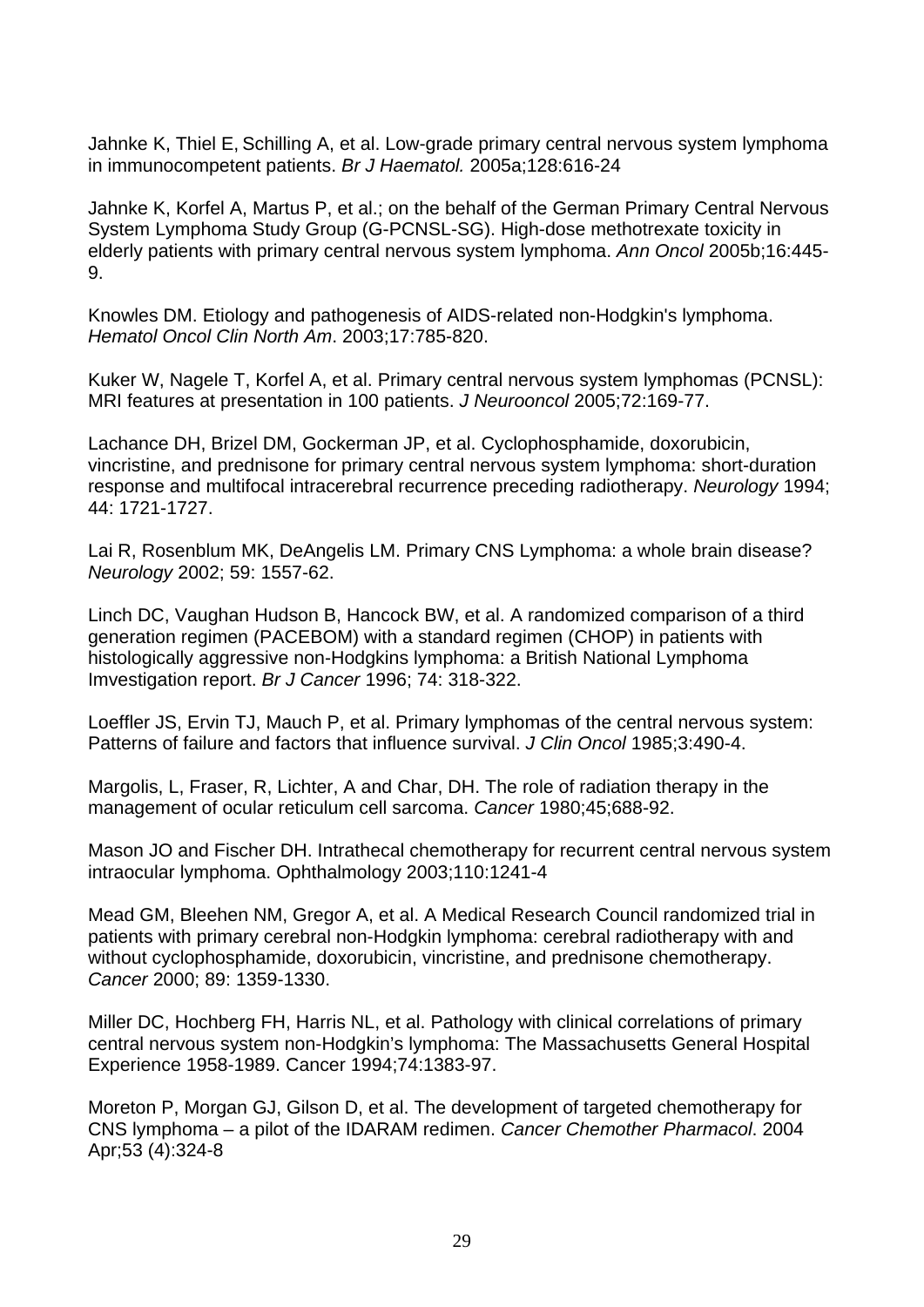Montesinos-Rongen M, Kuppers R, Schluter D, et al., Primary central nervous system lymphomas are derived from germinal-center B cells and show a preferential usage of the V4-34 gene segment. *Am J Pathol*., 1999. 155(6): p. 2077-86.

Murray K, Kun L, Cox J: Primary malignant lymphoma of the central nervous system. J Neuro-surg 1986;65:600-7.

Nelson DF. Radiotherapy in treatment of primary cerebral lymphoma. J *Neuro-oncol* 1999*;*  43: 241-247.

Neuwelt EA, Guastadisegni PE, Varallyay P, et al. Imaging changes and cognitive outcome in primary CNS lymphoma after enhanced chemotherapy delivery. AJNR Am J Neuroradiol 2005;26:258-65.

Nguyen PL, Chakravarti A, Finkelstein DM, et al. Results of whole-brain radiation as salvage of methotrexate failure for immunocompetent patients with primary CNS lymphoma. *J Clin Oncol*. 2005;23(7):1507-13.

O'Neill BP, Dinapoli RP, Kurtin PJ, et al. Occult systemic non-Hodgkin's lymphoma in patients initially diagnosed as primary central nervous system lymphoma: How much staging is enough? J Neurooncol 1995;25:67-71.

Onda K, Wakabayashi K, Tanaka R, et al. Intracranial malignant lymphomas: A clinicopathological study of 26 autopsy cases. *Brain Tumour Pathol* 1999; 16: 29-35.

O'Brien P, Roos D, Pratt G, et al. Phase II multicentre study of brief single agent methotrexate followed by irradiation in primary CNS lymphoma. *J Clin Oncol* 2000; 18: 519-526.

Olson JE, Janney CA, Rao RD, et al. The continuing increase in the incidence of primary central nervous system non-Hodgkin lymphoma: a surveillance, epidemiology, and end results analysis. *Cancer* 2000; 95: 1504-1510.

Pels H, Schmidt-Wolf IG, Glasmacher A, et al. Primary central nervous system lymphoma: results of a pilot and phase II study of systemic and intraventricular chemotherapy with deferred radiotherapy. *J Clin Oncol* 2003; 21: 4489-4495.

Plowman PN, Montefiore DS, Lightman S. Multiagent chemotherapy in the salvage cure of ocular lymphoma relapsing after radiotherapy. *Clin Oncol R Coll Radiol*. 1993; 5: 315-6

Poortmans PM, Kluin-Nelemans HC, Haaxma-Reiche H, et al. European Organization for Research and Treatment of Cancer Lymphoma Group. High-dose methotrexate-based chemotherapy followed by consolidating radiotherapy in non-AIDS-related primary central nervous system lymphoma: European Organization for Research and Treatment of Cancer Lymphoma Group Phase II Trial 20962. *J Clin Oncol* 2003; 21: 4483-4488. Reni M, Mason W, Zaja F, et al. Salvage chemotherapy with telozolomide in primary CNS lymphoma: preliminary results of a phase II trial. *Eur J Cancer* 2004; 40: 1682-1688

Rubenstein JL, Fridlyand J, Abrey L, Shen A, Karch J, Wang E, Issa S, Damon L, Prados M, McDermott M, O'Brien J, Haqq C, Shuman M. Phase I study of intraventricular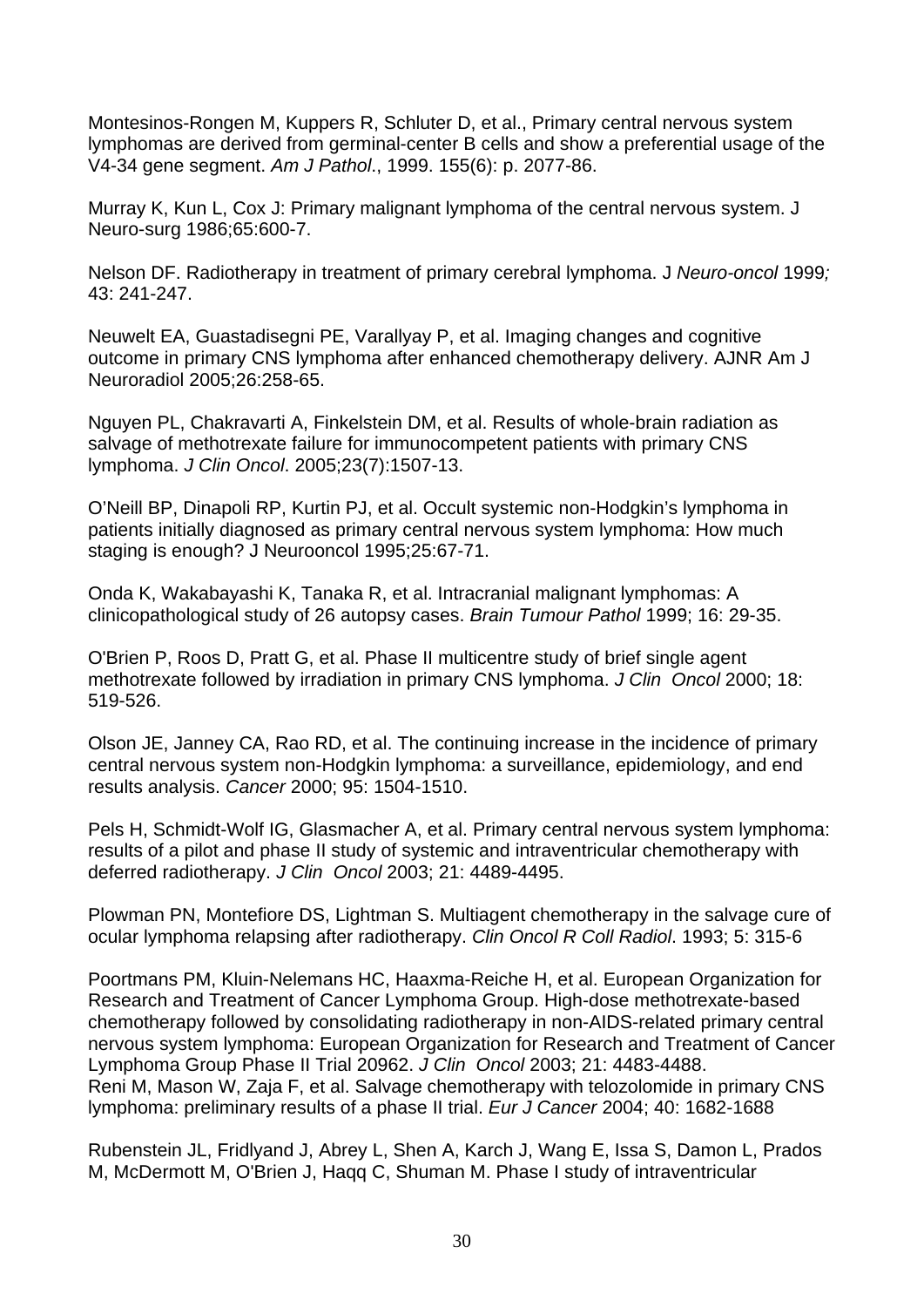administration of rituximab in patients with recurrent CNS and intraocular lymphoma. J Clin Oncol 2007;25:1350-6.

Sandor V, Stark-Vancs V, Pearson D, et al. Phase II trial of chemotherapy alone for primary CNS and intraocular lymphoma. *J Clin Oncol* 1998; 16: 3000-3006.

Schultz C, Scott C, Sherman W, et al. Preirradiation chemotherapy with cyclophosphamide, doxorubicin, vincristine, and dexamethasone for primary CNS lymphomas: initial report of radiation therapy oncology group protocol 88-06. *J Clin Onco*  1996; 14: 556-564.

Schulz H, Pels H, Schmidt-Wolf I, Zeelen U, Germing U, Engert A. Intraventricular treatment of relapsed central nervous system lymphoma with the anti-CD20 antibody rituximab. Haematologica 2004;89:753-4.

Shapiro WR, Young DF, Mehta BM. Methotrexate: Distribution in cerebrospinal fluid after intravenous, ventricular and lumbar injections. N Engl J Med 1075;293:161-6.

Shibamoto Y, Ogino H, Hasegawa M, et al. Results of radiation monotherapy for primary central nervous system lymphoma in the 1990s. Int J Radiat Oncol Biol Phys 2005;62:809- 13.

Soussain C, Suzan F, Hoang-Xuan K, et al. Results of intensive chemotherapy followed by haematopoietic stem cell rescue in 22 patients with refractory or recurrent primary CNS lymphoma or intraocular lymphoma. *J Clin Oncol* 2001; 19: 742-749.

Strauchen JA, Dalton J. Friedman AH. Chemotherapy in the management of intraocular lymphoma. Cancer *1989*;63:1918-21

Takami A, Hayashi T, Kita D, Nishimura R, Asakura H, Nakao S. Treatment of primary central nervous system lymphoma with induction of complement-dependent cytotoxicity by intraventricular administration of autologous-serum-supplemented rituximab. Cancer Sci 2006;97:80-3.

Tyson RM, Siegal T, Doolittle ND, et al. Current status and future of relapsed primary central nervous system lymphoma (PCNSL). *Leuk Lymphoma*. 2003 Apr;44(4):627-33

Valluri S, Moorthy RS, Khan A and Rao NA. Combination treatment of intraocular lymphoma. *Retina* 1995; 15: 125-9

Van der Sanden GAC, Schouten LJ, Van Dijck JAAM, et al. Primary central nervous system lymphomas: Incidence and survival in Southern and Eastern Netherlands. *Cancer*  2002; 94: 1548-1556.

Weller M. Glucocorticoid Treatment of Primary CNS Lymphoma. *Journal of Neuro-Oncology* 1999;43(3):237-239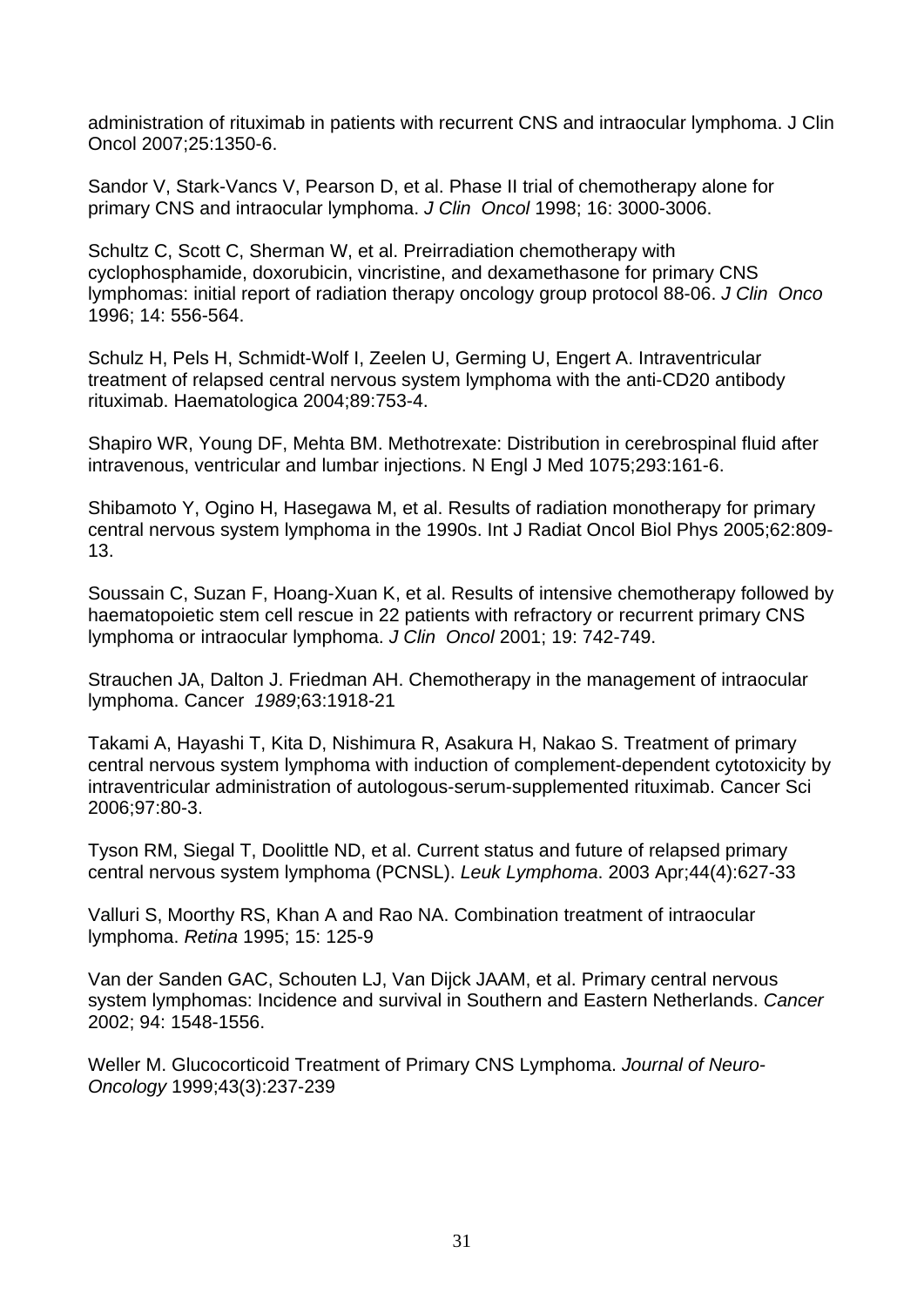# **Table 1**

# **IPCG guidelines for baseline evaluation**

| <b>Pathology</b>                   | <b>Clinical</b>                                                                     | Laboratory                                                                                                                          | Imaging                                                                 |
|------------------------------------|-------------------------------------------------------------------------------------|-------------------------------------------------------------------------------------------------------------------------------------|-------------------------------------------------------------------------|
| Centralised review of<br>pathology | Complete medical<br>and neurological<br>examination                                 | HIV serology                                                                                                                        | Contrast-enhanced<br>cranial MRI scan (CT<br>if MRI<br>contraindicated) |
| Immunophenotyping                  | Dilated eye<br>examination,<br>including slit lamp<br>examination and<br>fundoscopy | <b>Vitreous</b><br>biopsy $+/-$<br>chorioretinal<br>biopsy,<br>immunohistoc<br>hemistry, IgH-<br>$PCR1$ , serum<br><b>LDH</b> level | CT of chest,<br>abdomen and pelvis                                      |
|                                    | Record prognostic<br>factors (age,<br>performance status)                           | CSF cytology,<br>flow<br>cytometry,<br>$IgH-PCR$                                                                                    | Bone marrow<br>aspirate and trephine<br>biopsy                          |
|                                    | Serial evaluation of<br>cognitive function                                          | 24-hour urine<br>collection for<br>creatinine<br>clearance if<br>HD-MTX<br>planned                                                  | <b>Testicular ultrasound</b><br>in elderly males                        |

<sup>1</sup> Polymerase chain reaction for detection of immunoglobulin heavy chain rearrangements.

## **Table 2**

# **IPCG response criteria**

| <b>Respons</b>                                   | <b>Brain imaging</b>                                      | <b>Glucocorticoid</b> | <b>Eye</b>                                             | <b>CSF cytology</b>                       |
|--------------------------------------------------|-----------------------------------------------------------|-----------------------|--------------------------------------------------------|-------------------------------------------|
| e                                                |                                                           | dose                  | examination                                            |                                           |
| <b>CR</b>                                        | No enhancing disease                                      | <b>None</b>           | Normal                                                 | Negative                                  |
| <b>uCR</b>                                       | No enhancing disease<br>Minimal enhancing                 | Any                   | Normal                                                 | Negative                                  |
|                                                  | disease                                                   | Any                   | Minor $RPE1$<br>abnormality                            | Negative                                  |
| <b>PR</b>                                        | 50% decrease in<br>enhancement                            | <b>NA</b>             | Minor RPE<br>abnormality or<br>normal                  | Negative                                  |
|                                                  | No enhancing disease                                      | <b>NA</b>             | Decrease in<br>vitreous cells or<br>retinal infiltrate | Persistent or<br>suggestive of<br>disease |
| <b>PD</b>                                        | 25% increase in<br>enhancement<br>Any new site of disease | <b>NA</b>             | Recurrent or<br>new disease                            | Recurrent or<br>positive                  |
| <b>SD</b><br>the contract of the contract of the | All scenarios not covered<br>by responses above           |                       |                                                        |                                           |

1 Retinal pigment epithelium